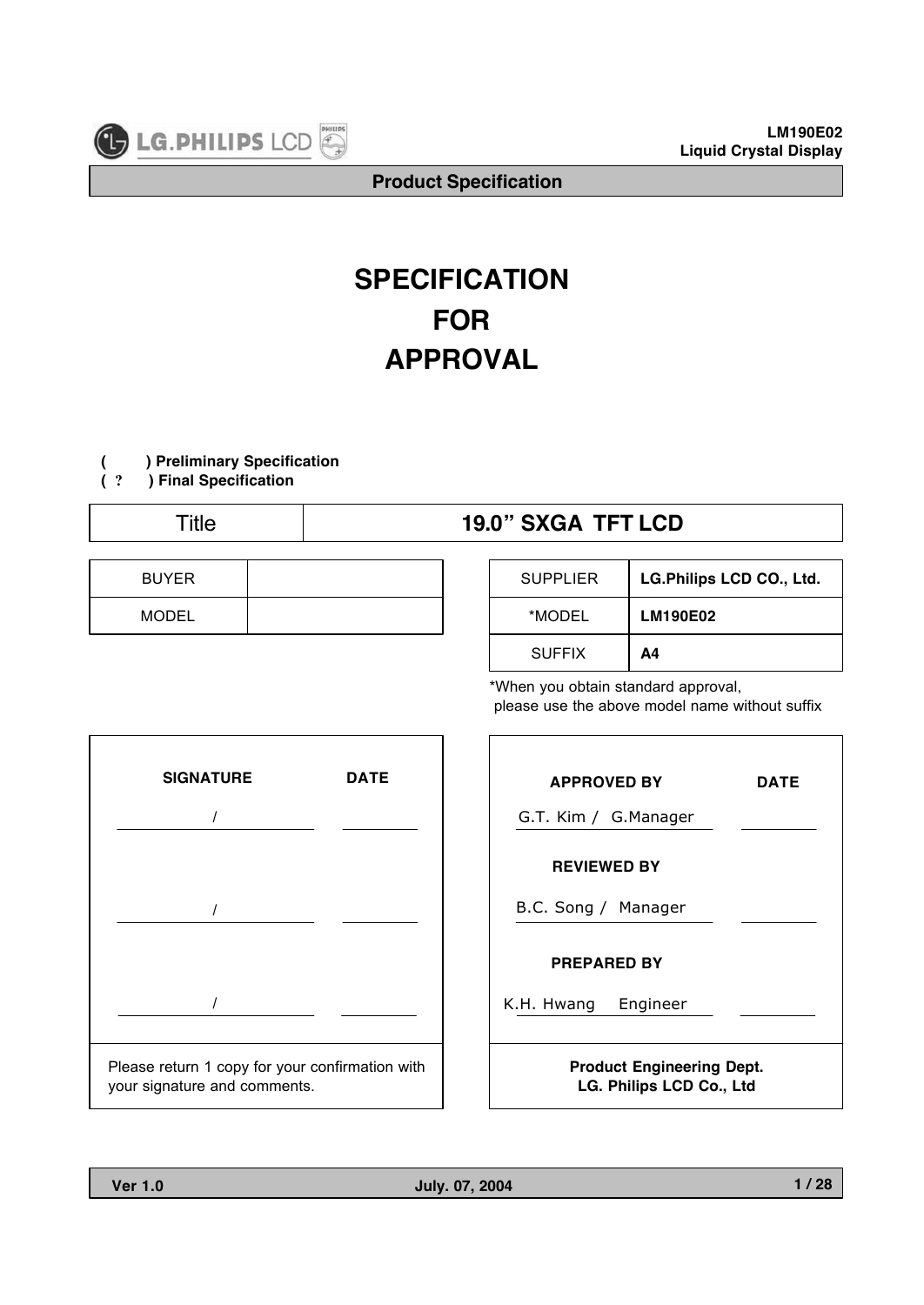

# **CONTENTS**

| NO.                      | <b>ITEM</b>                       | Page           |
|--------------------------|-----------------------------------|----------------|
| $\overline{\phantom{a}}$ | <b>COVER</b>                      | 1              |
|                          | <b>CONTENTS</b>                   | $\overline{2}$ |
| $\blacksquare$           | <b>RECORD OF REVISIONS</b>        | 3              |
| 1                        | <b>GENERAL DESCRIPTION</b>        | 4              |
| $\overline{2}$           | ABSOLUTE MAXIMUM RATINGS          | 5              |
| 3                        | ELECTRICAL SPECIFICATIONS         | 6              |
| $3 - 1$                  | ELECTRICAL CHARACTERISTICS        | 6              |
| $3-2$                    | <b>INTERFACE CONNECTIONS</b>      | 8              |
| $3-3$                    | SIGNAL TIMING SPECIFICATIONS      | 12             |
| $3-4$                    | SIGNAL TIMING WAVEFORMS           | 13             |
| $3-5$                    | <b>COLOR INPUT DATA REFERANCE</b> | 14             |
| $3-6$                    | POWER SEQUENCE                    | 15             |
| $3 - 7$                  | <b>VCC POWER DIP CONDITION</b>    | 16             |
| 4                        | <b>OPTICAL SPECIFICATIONS</b>     | 17             |
| 5                        | MECHANICAL CHARACTERISTICS        | 21             |
| 6                        | <b>RELIABILITY</b>                | 24             |
| $\overline{7}$           | <b>INTERNATIONAL STANDARDS</b>    | 25             |
| $7 - 1$                  | <b>SAFETY</b>                     | 25             |
| $7-2$                    | <b>FMC</b>                        | 25             |
| 8                        | <b>PACKING</b>                    | 26             |
| $8 - 1$                  | <b>DESIGNATION OF LOT MARK</b>    | 26             |
| $8 - 2$                  | PACKING FORM                      | 26             |
| 9                        | <b>PRECAUTIONS</b>                | 27             |

 $\overline{\phantom{a}}$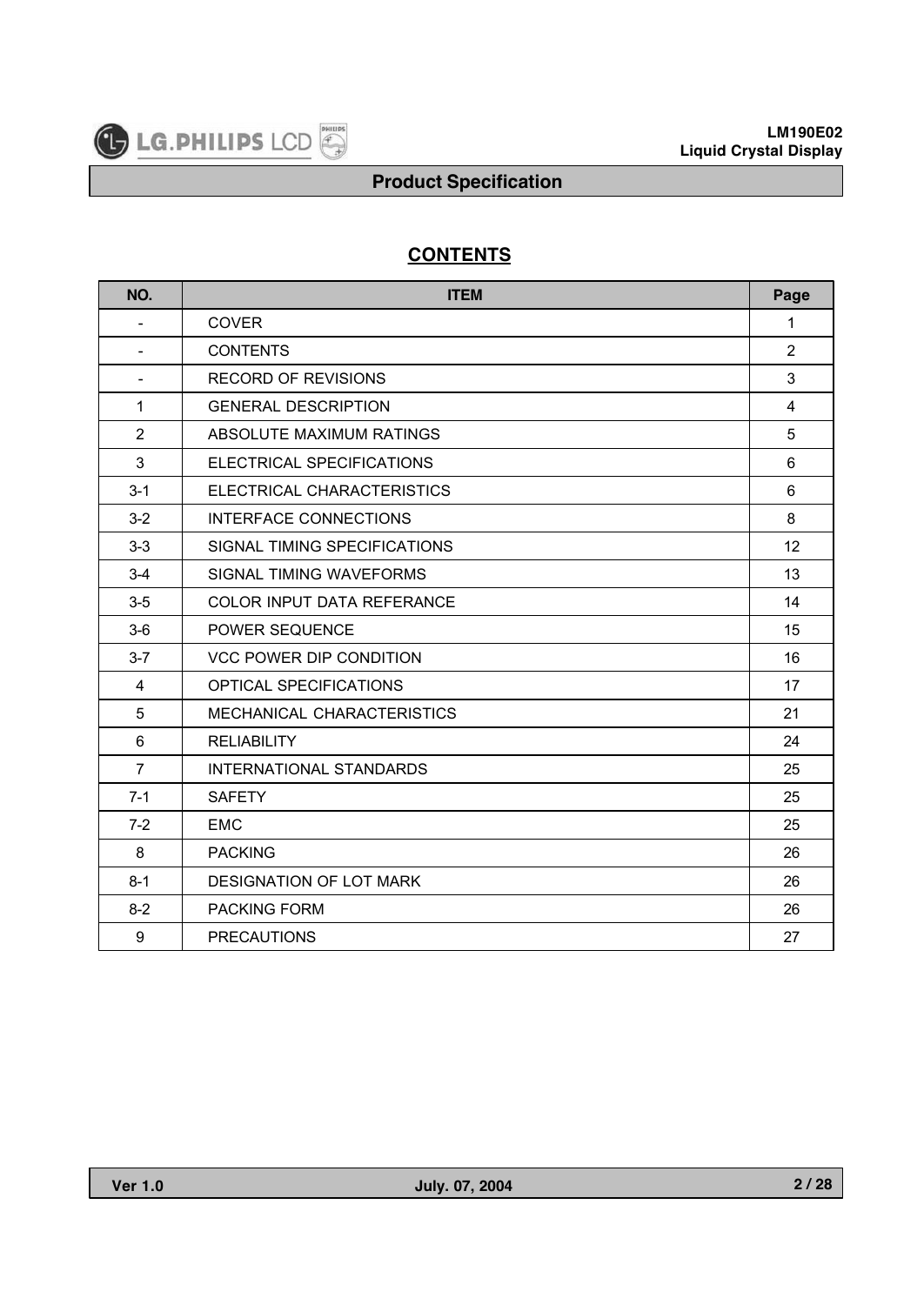

# **RECORD OF REVISIONS**

| <b>Revision No</b>          | <b>Date</b>                           | Page | <b>Description</b>                                               |
|-----------------------------|---------------------------------------|------|------------------------------------------------------------------|
| Ver $0.0$<br><b>Ver 1.0</b> | Jan. 05. 2004<br><b>July. 07.2004</b> |      | <b>Preliminary Specifications</b><br><b>Final Specifications</b> |
|                             |                                       |      |                                                                  |
|                             |                                       |      |                                                                  |
|                             |                                       |      |                                                                  |
|                             |                                       |      |                                                                  |
|                             |                                       |      |                                                                  |
|                             |                                       |      |                                                                  |
|                             |                                       |      |                                                                  |
|                             |                                       |      |                                                                  |
|                             |                                       |      |                                                                  |
|                             |                                       |      |                                                                  |
|                             |                                       |      |                                                                  |
|                             |                                       |      |                                                                  |
|                             |                                       |      |                                                                  |
|                             |                                       |      |                                                                  |
|                             |                                       |      |                                                                  |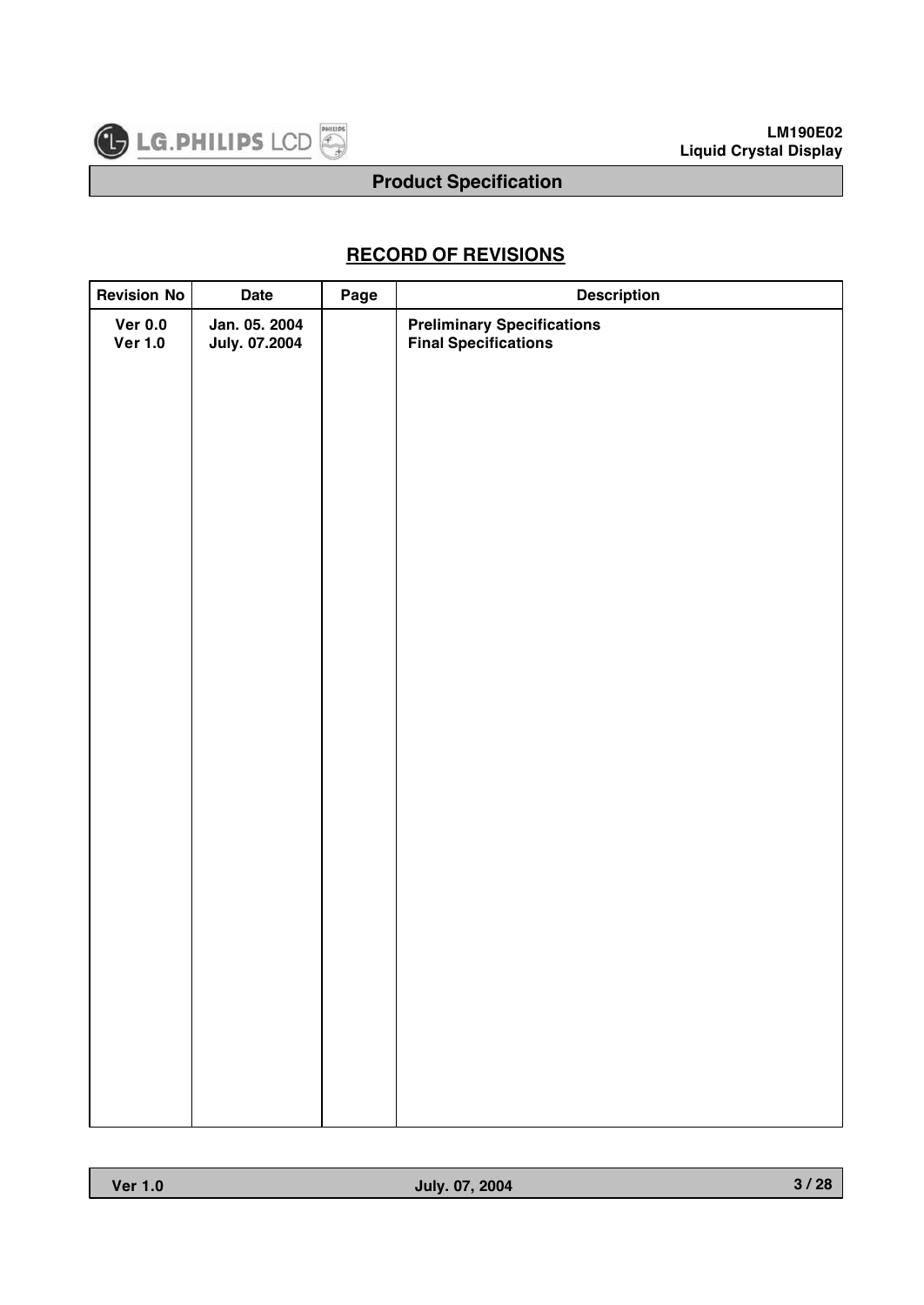

# **1. General Description**

The LM190E02-A4 is a Color Active Matrix Liquid Crystal Display with an integral Cold Cathode Fluorescent Lamp(CCFL) backlight system. The matrix employs a-Si Thin Film Transistor as the active element. It is a transmissive type display operating in the normally black mode. This TFT-LCD has a 19.0 inch diagonal measured active display area with SXGA resolution(1024 vertical by 1280 horizontal pixel array) Each pixel is divided into Red, Green and Blue sub-pixels or dots which are arranged in vertical stripes. Gray scale or the brightness of the sub-pixel color is determined with a 8-bit gray scale signal for each dot, thus, presenting a palette of more than 16.7M colors.

The LM190E02-A4 has been designed to apply the interface method that enables low power, high speed,low EMI. FPD Link or compatible must be used as a LVDS(Low Voltage Differential Signaling) chip.

The LM190E02-A4 is intended to support applications where thin thickness,wide viewing angle, low power are critical factors and graphic displays are important. In combination with the vertical arrangement of the sub-pixels, the LM190E02-A4 characteristics provide an excellent flat panel display for office automation products such as monitors.



#### **Figure 1. Block diagram**

#### **General Features**

| Active screen size       | 19.0 inch (481.84mcm) diagonal                                            |  |  |
|--------------------------|---------------------------------------------------------------------------|--|--|
| <b>Outline Dimension</b> | $404.2(H) \times 330.0(V) \times 20.0(D)$ mm(Typ.)                        |  |  |
| Pixel Pitch              | $0.294$ xRGB(H)mm x $0.294(V)$ mm                                         |  |  |
| <b>Pixel Format</b>      | 1280 horiz. by 1024 vert. Pixels. RGB stripe arrangement                  |  |  |
| <b>Display Colors</b>    | 8bit (16.7M colors)                                                       |  |  |
| Luminance, white         | 250 cd/m <sup>2</sup> (Typ. Center 1 point)                               |  |  |
| Viewing Angle (CR>10)    | Viewing Angle Free [ R/L 176(Typ.), U/D 176(Typ.) ]                       |  |  |
| <b>Power Consumption</b> | Total 24.05Watt(Typ.), (4.4 Watt @V <sub>1CD</sub> , 19.65 @[Lamp=7.5mA]) |  |  |
| Weight                   | 2800g (Typ.)                                                              |  |  |
| Display operating mode   | Transmissive mode, normally black                                         |  |  |
| Surface treatments       | Hard coating (3H), Anti-glare treatment of the front polarizer            |  |  |
|                          |                                                                           |  |  |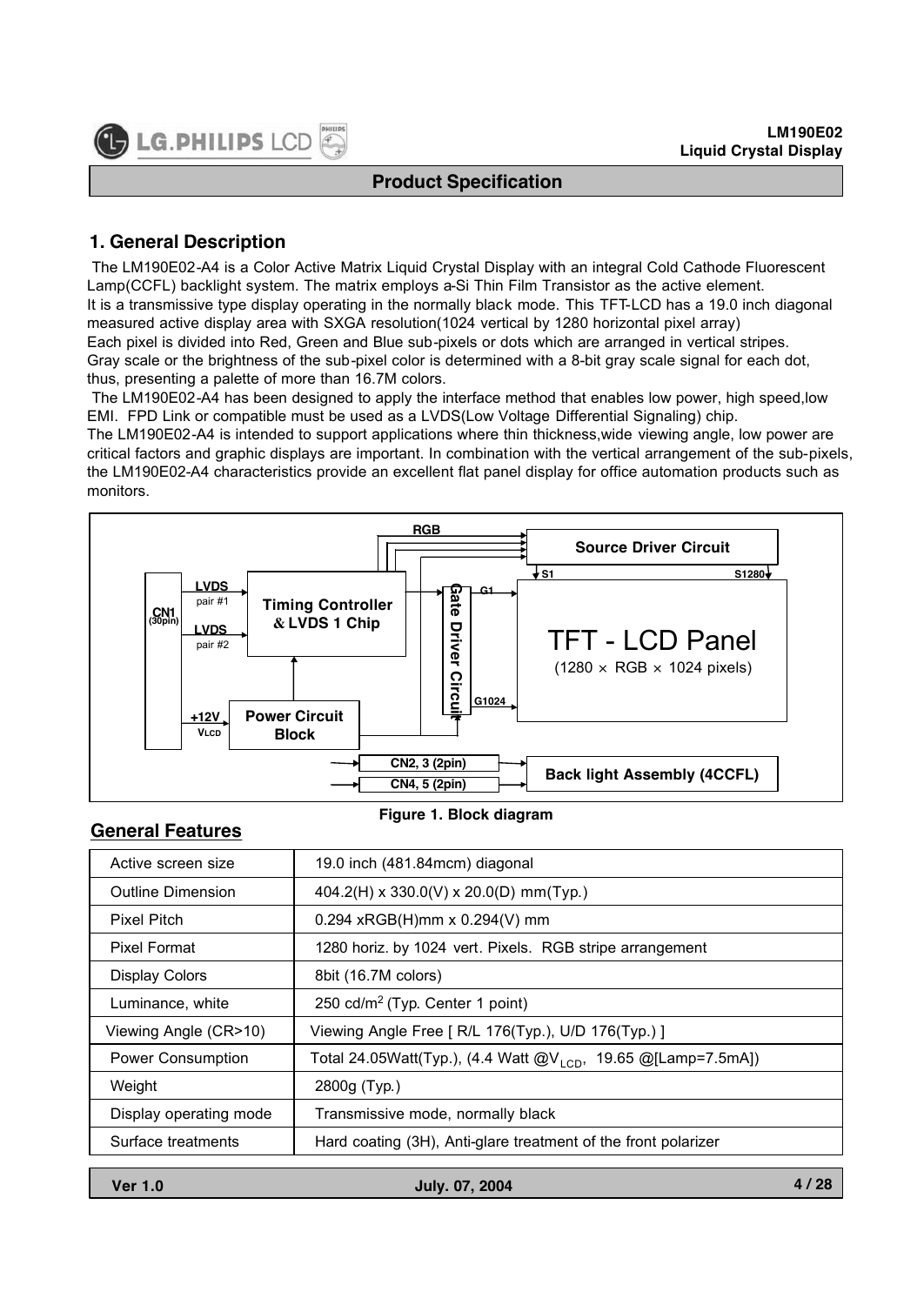#### **2. Absolute maximum ratings**

The following are maximum values which, if exceeded, may cause faulty operation or damage to the unit.

#### **Table 1. Absolute Maximum Ratings**

|                                                                                                                                            |                                                                             | <b>Values</b>               |                                             | <b>Units</b>           | <b>Notes</b> |  |
|--------------------------------------------------------------------------------------------------------------------------------------------|-----------------------------------------------------------------------------|-----------------------------|---------------------------------------------|------------------------|--------------|--|
| <b>Parameter</b>                                                                                                                           | Symbol                                                                      | Min.                        | Max.                                        |                        |              |  |
| Power Supply Input Voltage<br><b>Operating Temperature</b><br>Storage Temperature<br><b>Operating Ambient Humidity</b><br>Storage Humidity | V <sub>LCD</sub><br>'op<br>$\mathsf{I}_{\text{ST}}$<br>$H_{OP}$<br>$H_{ST}$ | $-0.3$<br>$-20$<br>10<br>10 | $+14.0$<br>$+50$<br>$+60$<br>$+90$<br>$+90$ | $V_{dc}$<br>%RH<br>%RH | At 25?       |  |

Note : 1. Temperature and relative humidity range are shown in the figure below. Wet bulb temperature should be 39 °C Max, and no condensation of water.



**Figure 2. Temperature and relative humidity**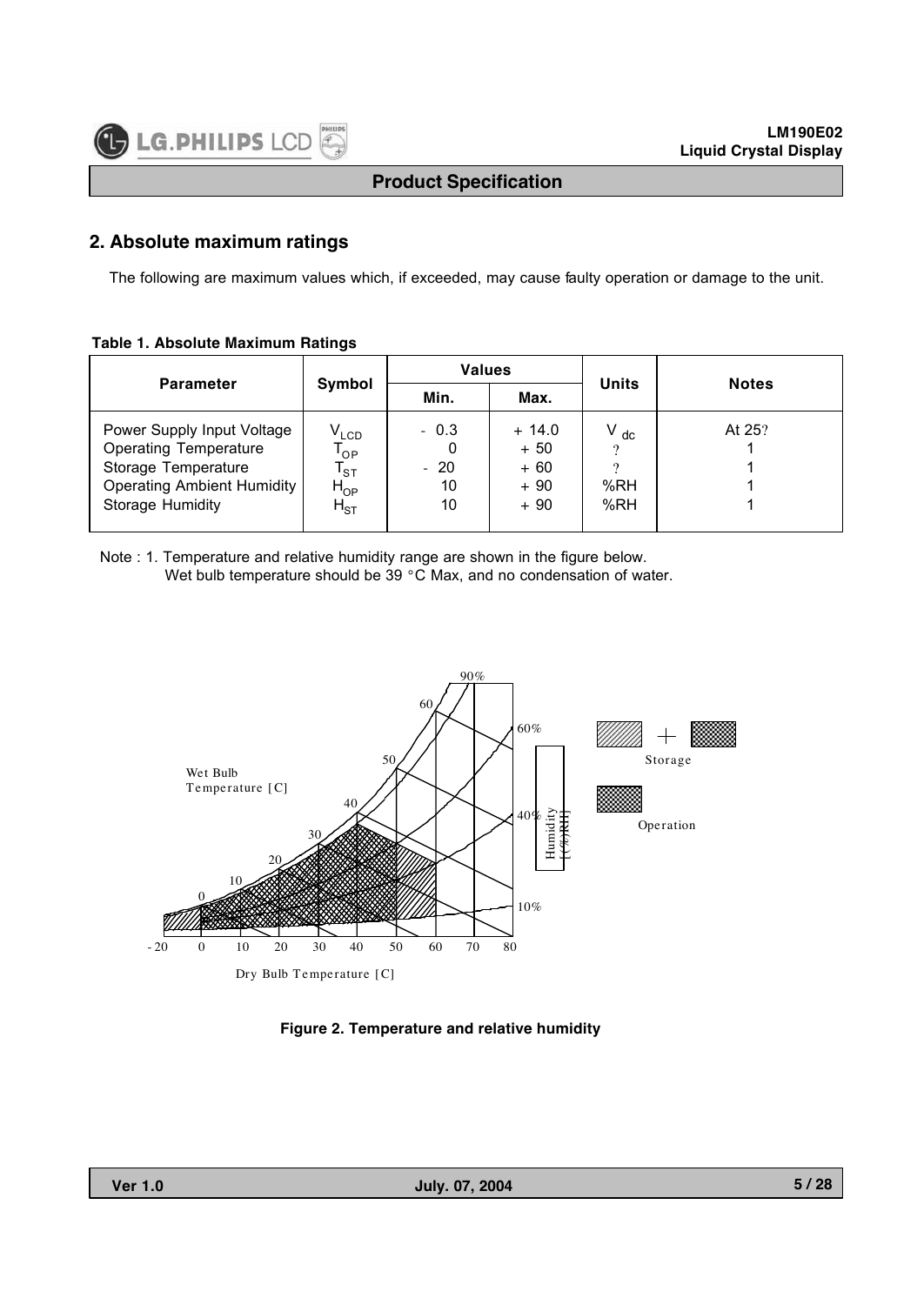# **3. Electrical specifications**

# **3-1. Electrical characteristics**

The LM190E02-A4 requires two power inputs. One is employed to power the LCD electronics and to drive the TFT array and liquid crystal. Another which powers the CCFL, is typically generated by an inverter. The inverter is an external unit to the LCD.

| <b>Parameter</b>                                                                                                                                 | Symbol                                                    | <b>Values</b> |                                   |                                   | <b>Units</b>                | <b>Notes</b> |
|--------------------------------------------------------------------------------------------------------------------------------------------------|-----------------------------------------------------------|---------------|-----------------------------------|-----------------------------------|-----------------------------|--------------|
|                                                                                                                                                  |                                                           | Min.          | Typ.                              | Max.                              |                             |              |
| <b>MODULE:</b><br>Power Supply Input Voltage<br>Power Supply Input Current<br>Differential Impedance<br>Power Consumption<br><b>Rush Current</b> | $V_{LCD}$<br><b>LCD</b><br>Zm<br>$P_{LCD}$<br><b>RUSH</b> | 11.4<br>90    | 12.0<br>0.37<br>100<br>4.4<br>2.0 | 12.6<br>0.42<br>110<br>5.3<br>3.0 | v<br>A<br>ohm<br>Watts<br>A | 2            |

|  | Table 2. Electrical Characteristics |
|--|-------------------------------------|
|  |                                     |

Notes :

1. The specified current and power consumption are under the VLCD=12.0V,  $25 \pm 2^{\circ}C$ , f<sub>V</sub>=60Hz condition whereas mosaic pattern(8 x 6) is displayed and  $f<sub>V</sub>$  is the frame frequency.

2. The duration of rush current is about 5ms and rising time of power Input is 500us  $\pm$  20%.



White : 255Gray Black : 0Gray

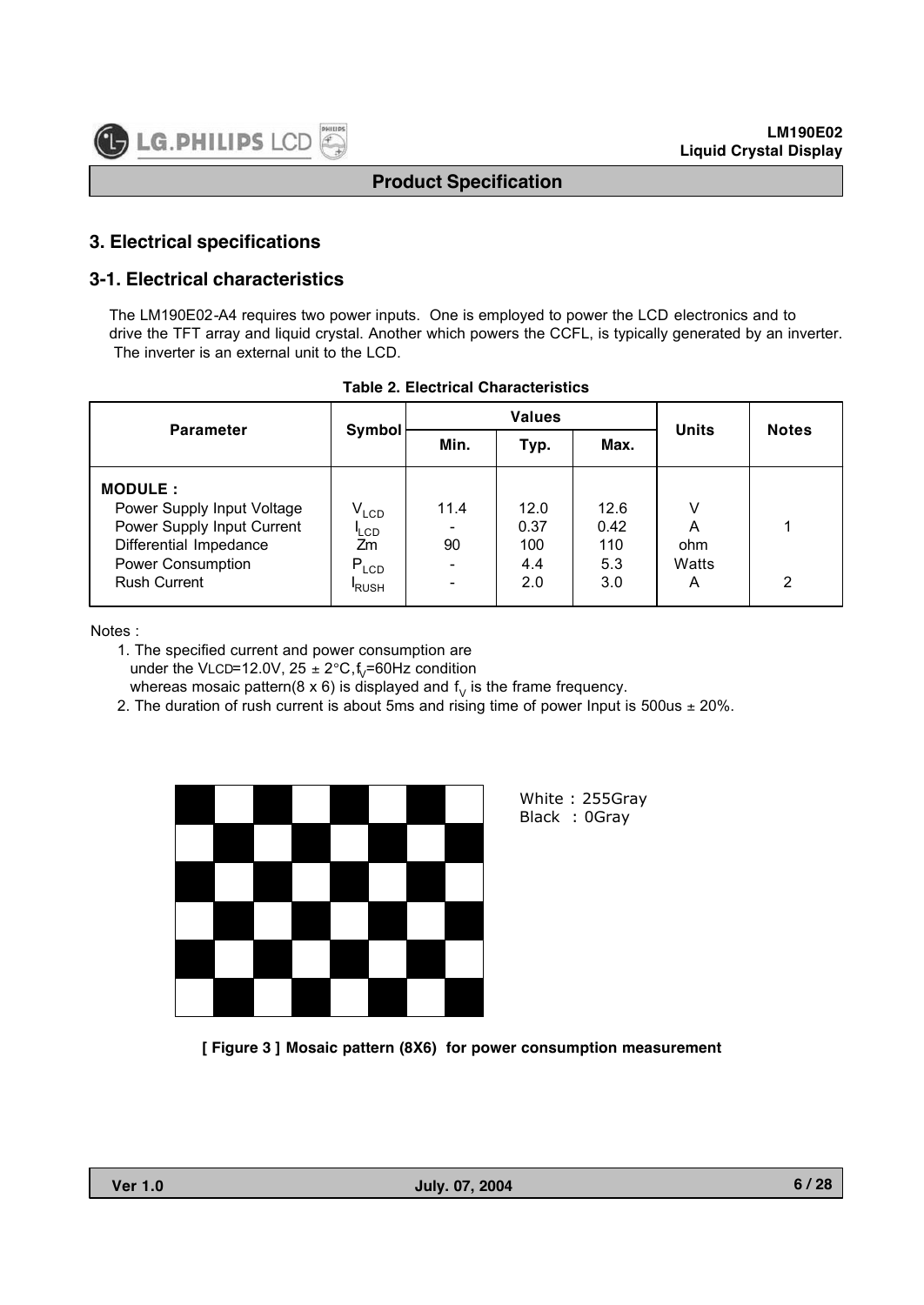| <b>Parameter</b>                    | Symbol                     | <b>Values</b> |       |                                                                                                    | <b>Units</b>    | <b>Notes</b> |  |
|-------------------------------------|----------------------------|---------------|-------|----------------------------------------------------------------------------------------------------|-----------------|--------------|--|
|                                     |                            | Min.          | Typ.  | Max.                                                                                               |                 |              |  |
| LAMP for each CCFL:                 |                            |               |       |                                                                                                    |                 |              |  |
| <b>Operating Voltage</b>            | $\rm V_{BL}$               | 645           | 655   | 790                                                                                                | $\rm V_{RMS}$   | 1,2          |  |
|                                     |                            |               |       | $(\textcircled{a}8.0 \text{mA})   (\textcircled{a}7.5 \text{mA})   (\textcircled{a}3.0 \text{mA})$ |                 |              |  |
| <b>Operating Current</b>            | 'BL                        | 3.0           | 7.5   | 8.0                                                                                                | m $A_{\rm RMS}$ |              |  |
| <b>Established Starting Voltage</b> | $\mathsf{V}_{\mathsf{BS}}$ |               |       |                                                                                                    |                 | 1,3          |  |
| at 25 $\degree$ C                   |                            |               |       | 1100                                                                                               | $\rm V_{RMS}$   |              |  |
| at $0^{\circ}$ C                    |                            |               |       | 1400                                                                                               | $\rm V_{RMS}$   |              |  |
| <b>Operating Frequency</b>          | <b>BL</b>                  | 40            | 60    | 70                                                                                                 | kHz             | 4            |  |
| Discharge Stabilization Time        | $T_S$                      |               |       | 3                                                                                                  | <b>Minutes</b>  | 1,5          |  |
| <b>Power Consumption</b>            | $\mathsf{P}_{\mathsf{BL}}$ |               | 19.65 | 21.62                                                                                              | Watts           | 6            |  |
| Life Time                           |                            | 40,000        |       |                                                                                                    | <b>Hrs</b>      | 1,7          |  |

#### **Table 3. Electrical Characteristics**

Notes :

The design of the inverter must have specifications for the lamp in LCD Assembly**.**

The performance of the Lamp in LCM, for example life time or brightness, is extremely influenced by the characteristics of the DC-AC inverter. So all the parameters of an inverter should be carefully designed so as not to produce too much leakage current from high-voltage output of the inverter. When you design or order the inverter, please make sure unwanted lighting caused by the mismatch of the lamp and the inverter (no lighting, flicker, etc) never occurs. When you confirm it, the LCD–Assembly should be operated in the same condition as installed in you instrument.

- ? Do not attach a conducting tape to lamp connecting wire. If the lamp wire attach to a conducting tape, TFT-LCD Module has a low luminance and the inverter has abnormal action. Because leakage current is occurred between lamp wire and conducting tape.
	- 1. Specified values are for a single lamp.
	- 2. Operating voltage is measured at  $25 \pm 2^{\circ}$ C. The variance of the voltage is  $\pm$  10%.
	- 3. The voltage above  $V_s$  should be applied to the lamps for more than 1 second for start-up. (Inverter open voltage must be more than lamp starting voltage.)

Otherwise, the lamps may not be turned on. The used lamp current is the lamp typical current.

- 4. Lamp frequency may produce interface with horizontal synchronous frequency and as a result this may cause beat on the display. Therefore lamp frequency shall be as away possible from the horizontal synchronous frequency and from its harmonics in order to prevent interference.
- 5. Let's define the brightness of the lamp after being lighted for 5 minutes as 100%.

 $T<sub>s</sub>$  is the time required for the brightness of the center of the lamp to be not less than 95%.

- 6. The lamp power consumption shown above does not include loss of external inverter. The used lamp current is the lamp typical current. ( $P_{BL} = V_{BL} \times I_{BL} \times N_{Lamp}$ )
- 7. The life is determined as the time at which brightness of the lamp is 50% compared to that of initial value at the typical lamp current on condition of continuous operating at  $25 \pm 2^{\circ}$ C.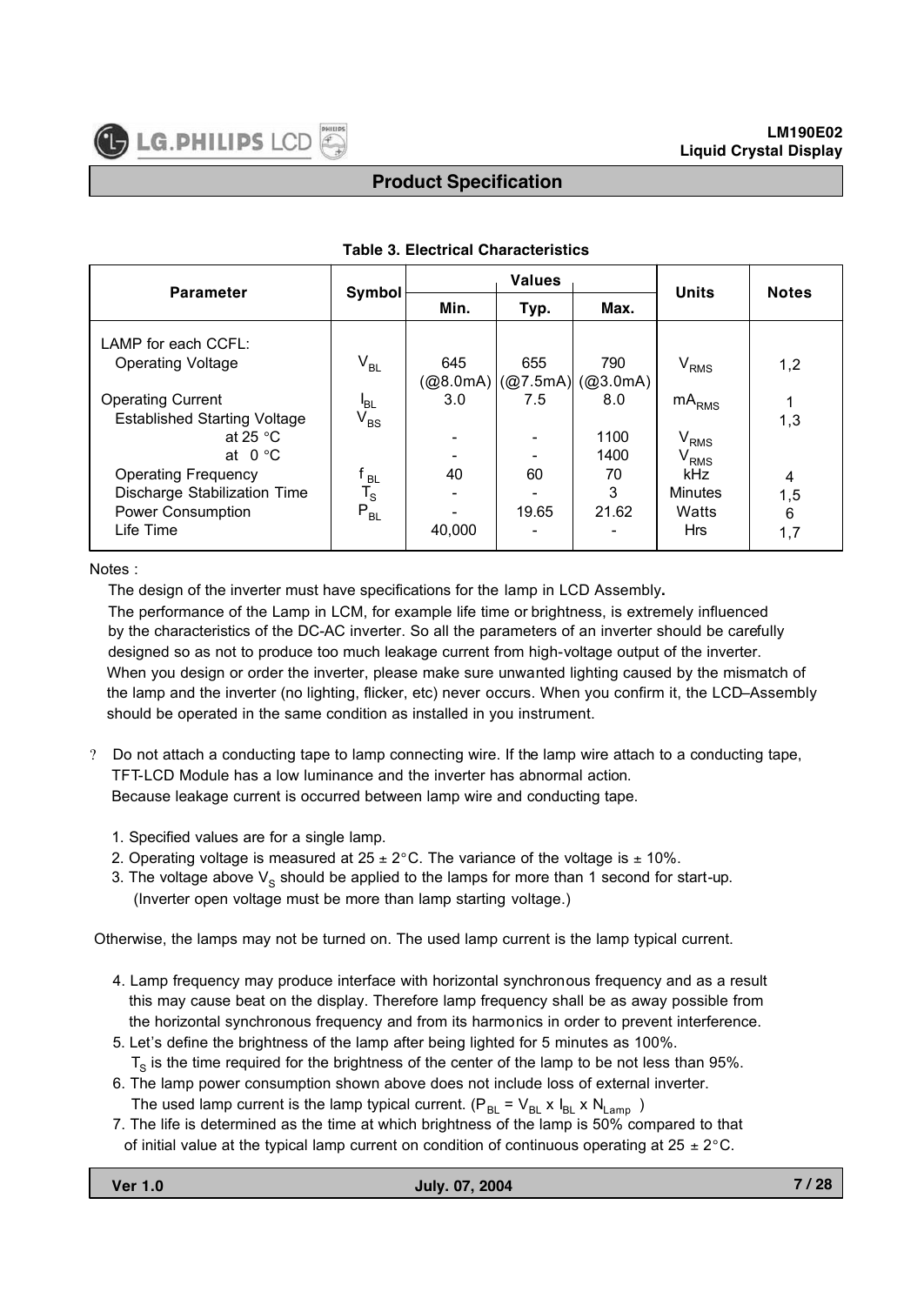- 8. The output of the inverter must have symmetrical(negative and positive) voltage waveform and symmetrical current waveform (Unsymmetrical ratio is less than 10%). Please do not use the inverter which has unsymmetrical voltage and unsymmetrical current and spike wave. Requirements for a system inverter design, which is intended to have a better display performance, a better power efficiency and a more reliable lamp, are following.It shall help increase the lamp lifetime and reduce leakage current.
	- a. The asymmetry rate of the inverter waveform should be less than 10%.
	- b. The distortion rate of the waveform should be within  $v^2 \pm 10\%$ .
	- \* Inverter output waveform had better be more similar to ideal sine wave.



**IF LG. PHILIPS L** 



- 9. The inverter which is combined with this LCM, is highly recommended to connect coupling(ballast) condenser at the high voltage output side. When you use the inverter which has not coupling(ballast) condenser, it may cause abnormal lamp lighting because of biased mercury as time goes.
- 10.In case of edgy type back light with over 4 parallel lamps, input current and voltage wave form should be synchronized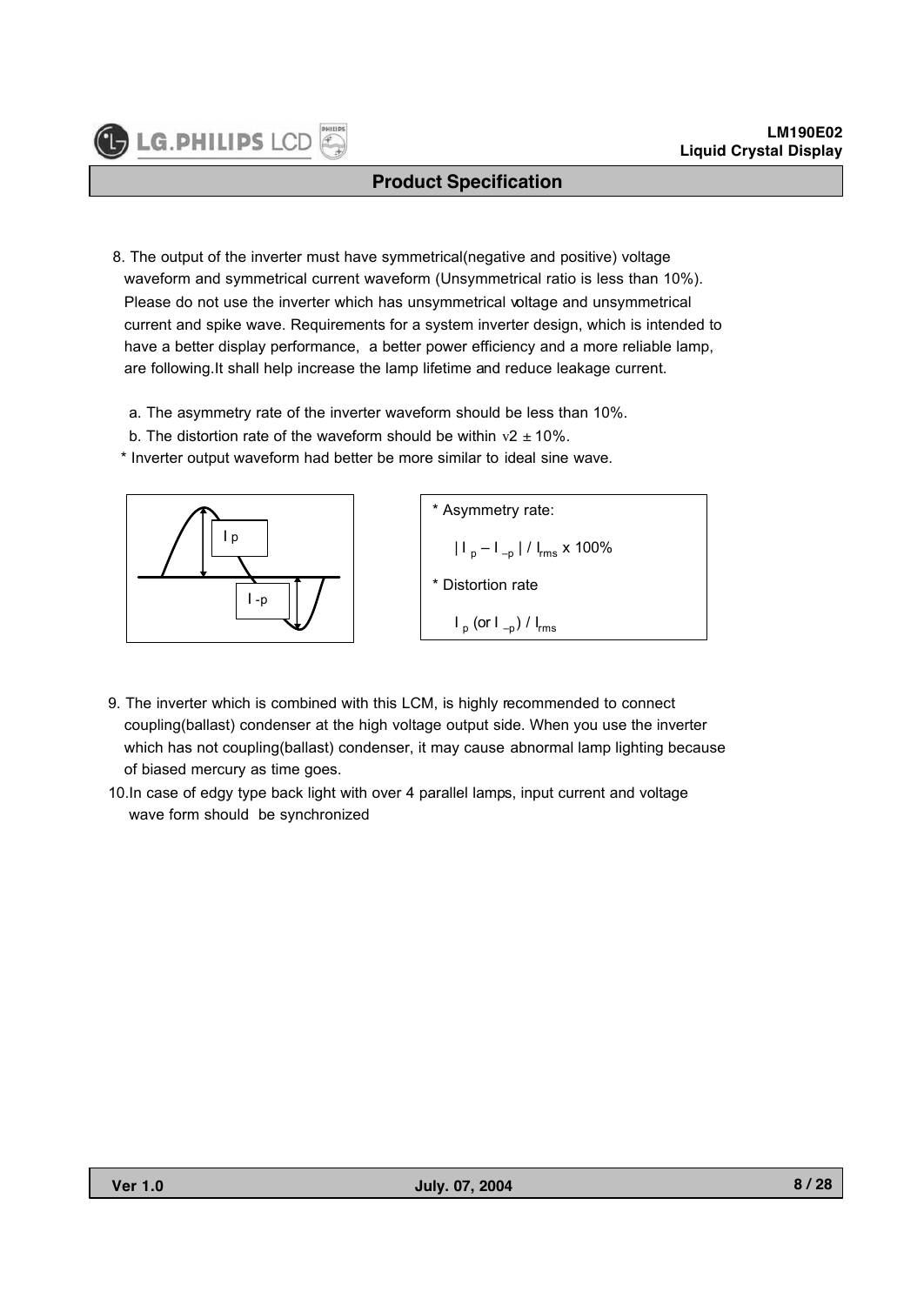# **3-2. Interface Connections**

Interface chip must be used LVDS, part No. SN75LVDS83 (Tx, Texas Instrument) or compatible. This LCD employs a interface connection, a 30 pin connector is used for the module electronics interface. Four 2pin connectors are used for the integral backlight system. The electronics interface connector is a model GT101-30S-H16 (LG Cable) or IN-30-BA 10 ( UJU Electronics) which is compatible. And mating connector is FI-X30H (JAE) or compatible.

The pin configuration for the connector is shown in the table 4 and the signal mapping with LVDS transmitter is shown in the table 5.

| Pin No                  | <b>Symbol</b>      | <b>Description</b>                                         |
|-------------------------|--------------------|------------------------------------------------------------|
| 1                       | RxO0-              | LVDS Signal of Odd Channel 0(-)                            |
| $\overline{2}$          | RxO0+              | LVDS Signal of Odd Channel $0(+)$                          |
| $\mathfrak{S}$          | RxO1-              | LVDS Signal of Odd Channel 1(-)                            |
| $\overline{\mathbf{4}}$ | <b>RxO1+</b>       | LVDS Signal of Odd Channel 1(+)                            |
| 5                       | RxO <sub>2</sub> - | LVDS Signal of Odd Channel 2(-)                            |
| $\,6$                   | <b>RxO2+</b>       | <b>First Pixel Data</b><br>LVDS Signal of Odd Channel 2(+) |
| $\overline{7}$          | <b>GND</b>         | Ground                                                     |
| $\bf 8$                 | RxOC-              | LVDS Signal of Odd Channel Clock(-)                        |
| $\boldsymbol{9}$        | RxOC+              | LVDS Signal of Odd Channel Clock(+)                        |
| 10                      | RxO3-              | LVDS Signal of Odd Channel 3(-)                            |
| 11                      | RxO3+              | LVDS Signal of Odd Channel 3(+)                            |
| 12                      | RxE0-              | LVDS Signal of Even Channel 0(-)                           |
| 13                      | $RxE0+$            | LVDS Signal of Even Channel 0(+)                           |
| 14                      | <b>GND</b>         | Ground                                                     |
| 15                      | RxE1-              | LVDS Signal of Even Channel 1(-)                           |
| 16                      | RxE1+              | LVDS Signal of Even Channel 1(+)                           |
| 17                      | <b>GND</b>         | Ground<br>Second Pixel Data                                |
| 18                      | RxE2-              | LVDS Signal of Even Channel 2(-)                           |
| 19                      | RxE <sub>2+</sub>  | LVDS Signal of Even Channel 2(+)                           |
| 20                      | RxEC-              | LVDS Signal of Even Channel Clock(-)                       |
| 21                      | RxEC+              | LVDS Signal of Even Channel Clock(+)                       |
| 22                      | RxE3-              | LVDS Signal of Even Channel 3(-)                           |
| 23                      | RxE3+              | LVDS Signal of Even Channel 3(+)                           |
| 24                      | <b>GND</b>         | Ground                                                     |
| 25                      | <b>NC</b>          | No connection                                              |
| 26                      | NC                 | No connection                                              |
| 27                      | <b>NC</b>          | No connection                                              |
| 28                      | <b>VCC</b>         | Power supply (12.0V Typ.)                                  |
| 29                      | <b>VCC</b>         | Power supply (12.0V Typ.)                                  |
| 30                      | <b>VCC</b>         | Power supply (12.0V Typ.)                                  |

#### **Table 4. Module connector pin configuration**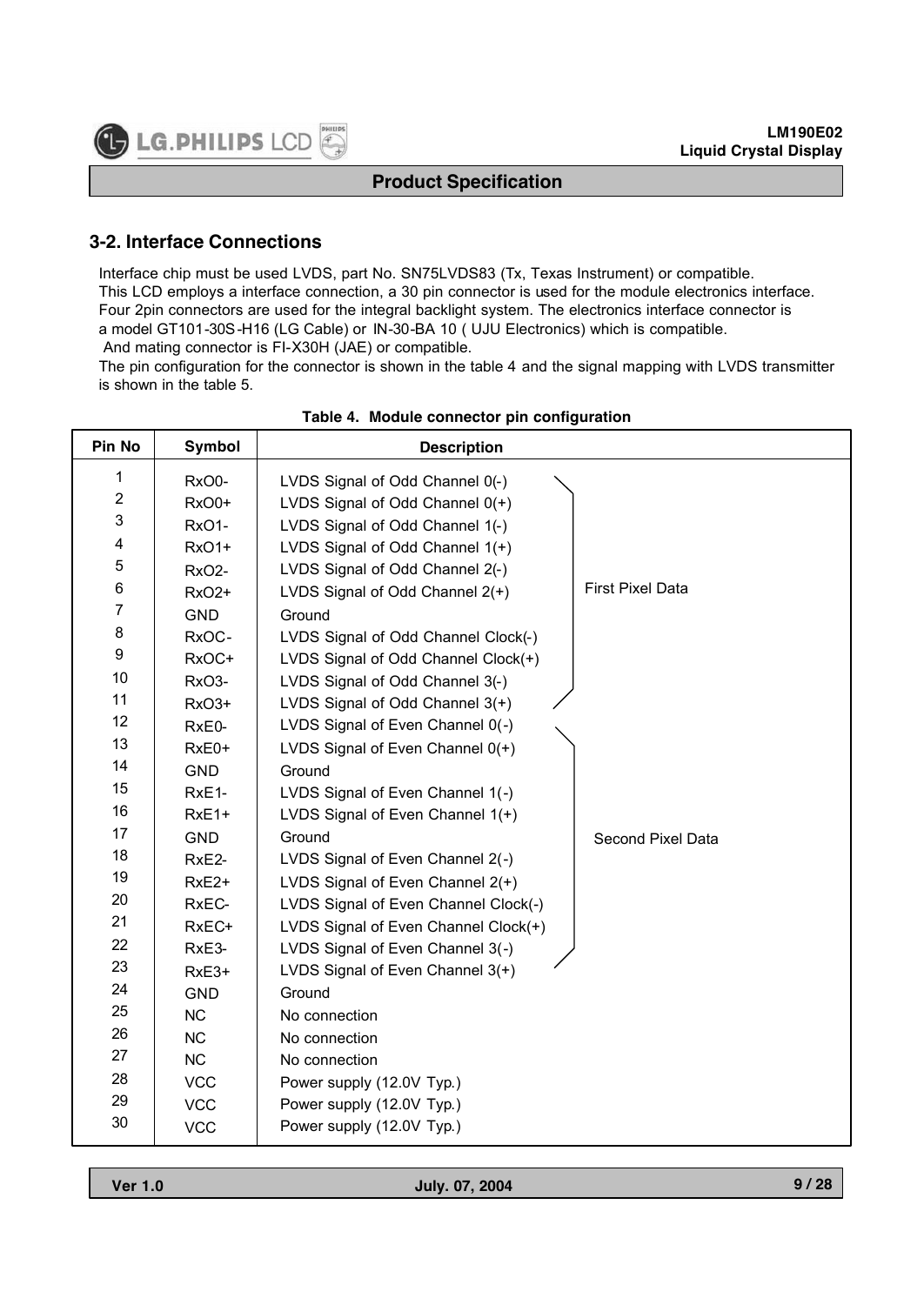





#### **[ Figure 4 ] Connector diagram**

- Notes: 1. All GND(ground) pins should be connected together and should also be connected to the LCD's metal frame.
	- 2. All  $V_{LCD}$ (power input) pins should be connected together.
	- 3. All NC pins should be separated from other signal or power.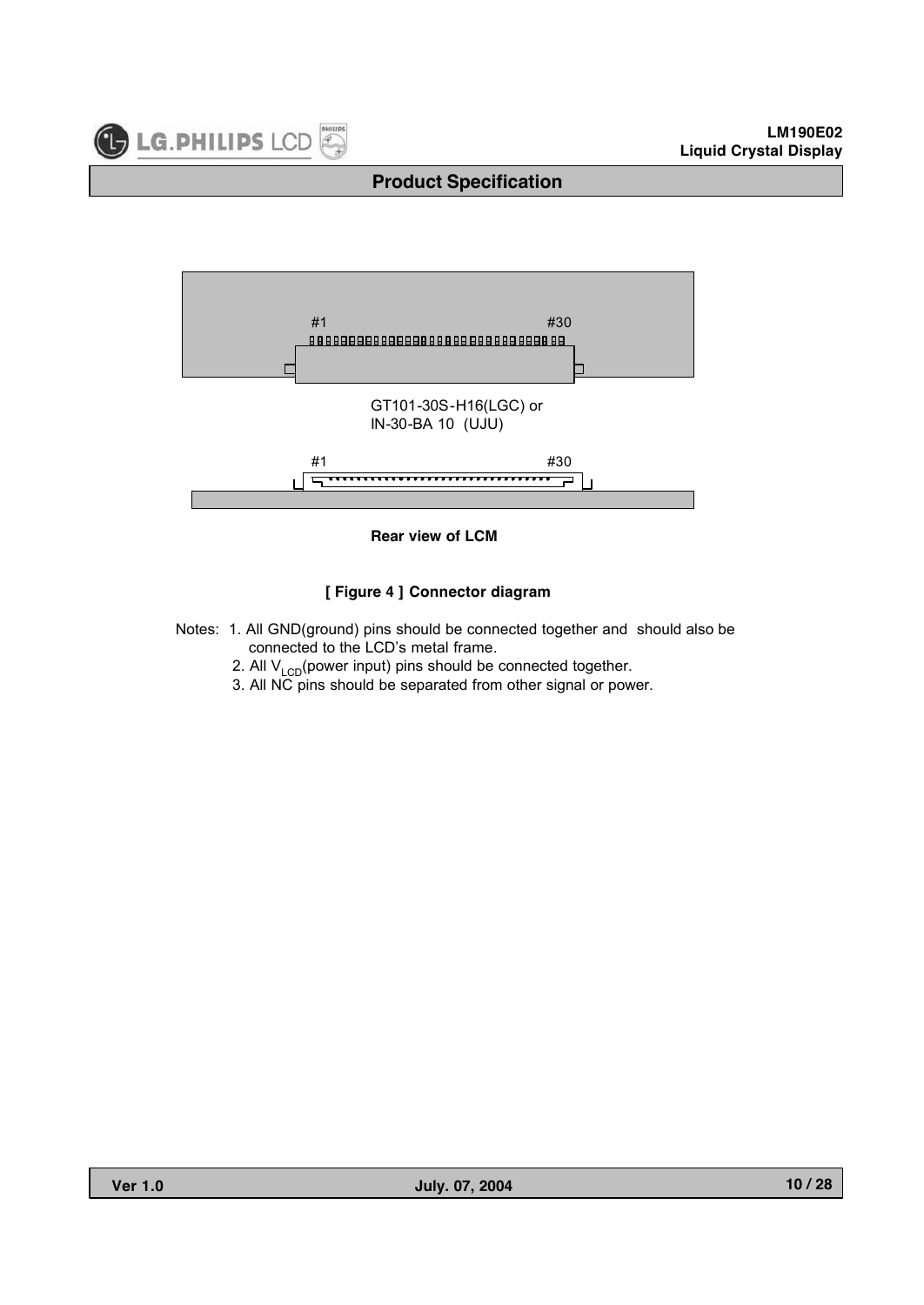#### **Table 5. Required signal assignment for Flat Link (TI:SN75LVDS83) Transmitter**

| Pin                     | <b>Pin Name</b> | <b>Require Signal</b>      | Pin | <b>Pin Name</b> | <b>Require Signal</b>                   |
|-------------------------|-----------------|----------------------------|-----|-----------------|-----------------------------------------|
| 1                       | <b>VCC</b>      | Power Supply for TTL Input | 29  | <b>GND</b>      | Ground pin for TTL                      |
| $\overline{\mathbf{c}}$ | D <sub>5</sub>  | TTL Input(R7)              | 30  | D <sub>26</sub> | TTL Input(DE)                           |
| 3                       | D <sub>6</sub>  | TTL Input(R5)              | 31  | <b>TxCLKIN</b>  | <b>TTL Level clock Input</b>            |
| 4                       | D7              | TTL Input(G0)              | 32  | PWR DWN         | Power Down Input                        |
| 5                       | GND             | Ground pin for TTL         | 33  | PLL GND         | Ground pin for PLL                      |
| 6                       | D <sub>8</sub>  | TTL Input(G1)              | 34  | PLL VCC         | Power Supply for PLL                    |
| $\overline{7}$          | D <sub>9</sub>  | TTL Input(G2)              | 35  | PLL GND         | Ground pin for PLL                      |
| 8                       | D <sub>10</sub> | TTL Input(G6)              | 36  | <b>LVDS GND</b> | Ground pin for LVDS                     |
| 9                       | <b>VCC</b>      | Power Supply for TTL Input | 37  | TxOUT3+         | Positive LVDS differential data output3 |
| 10                      | D <sub>11</sub> | TTL Input(G7)              | 38  | TxOUT3-         | Negative LVDS differential data output3 |
| 11                      | D12             | TTL Input(G3)              | 39  | TxCLKOUT+       | Positive LVDS differential clock output |
| 12                      | D <sub>13</sub> | TTL Input(G4)              | 40  | TxCLKOUT-       | Negative LVDS differential clock output |
| 13                      | <b>GND</b>      | Ground pin for TTL         | 41  | TxOUT2+         | Positive LVDS differential data output2 |
| 14                      | D <sub>14</sub> | TTL Input(G5)              | 42  | TxOUT2-         | Negative LVDS differential data output2 |
| 15                      | D <sub>15</sub> | TTL Input(B0)              | 43  | <b>LVDS GND</b> | Ground pin for LVDS                     |
| 16                      | D <sub>16</sub> | TTL Input(B6)              | 44  | <b>LVDS VCC</b> | Power Supply for LVDS                   |
| 17                      | <b>VCC</b>      | Power Supply for TTL Input | 45  | TxOUT1+         | Positive LVDS differential data output1 |
| 18                      | D <sub>17</sub> | TTL Input(B7)              | 46  | TxOUT1-         | Negative LVDS differential data output1 |
| 19                      | D <sub>18</sub> | TTL Input(B1)              | 47  | TxOUT0+         | Positive LVDS differential data output0 |
| 20                      | D <sub>19</sub> | TTL Input(B2)              | 48  | TxOUT0-         | Negative LVDS differential data output0 |
| 21                      | <b>GND</b>      | Ground pin for TTL Input   | 49  | LVDS GND        | Ground pin for TTL                      |
| 22                      | D <sub>20</sub> | TTL Input(B3)              | 50  | D <sub>27</sub> | TTL Input(R6)                           |
| 23                      | D <sub>21</sub> | TTL Input(B4)              | 51  | D <sub>0</sub>  | TTL Input(R0)                           |
| 24                      | D <sub>22</sub> | TTL Input(B5)              | 52  | D <sub>1</sub>  | TTL Input(R1)                           |
| 25                      | D <sub>23</sub> | TTL Input(RSVD)            | 53  | <b>GND</b>      | Ground pin for TTL                      |
| 26                      | <b>VCC</b>      | Power Supply for TTL Input | 54  | D <sub>2</sub>  | TTL Input(R2)                           |
| 27                      | D <sub>24</sub> | TTL Input(HSYNC)           | 55  | D <sub>3</sub>  | TTL Input(R3)                           |
| 28                      | D <sub>25</sub> | TTL Input(VSYNC)           | 56  | D <sub>4</sub>  | TTL Input(R4)                           |

Notes : 1. Refer to LVDS Transmitter Data Sheet for detail descriptions.

2. 7 means MSB and 0 means LSB at R,G,B pixel data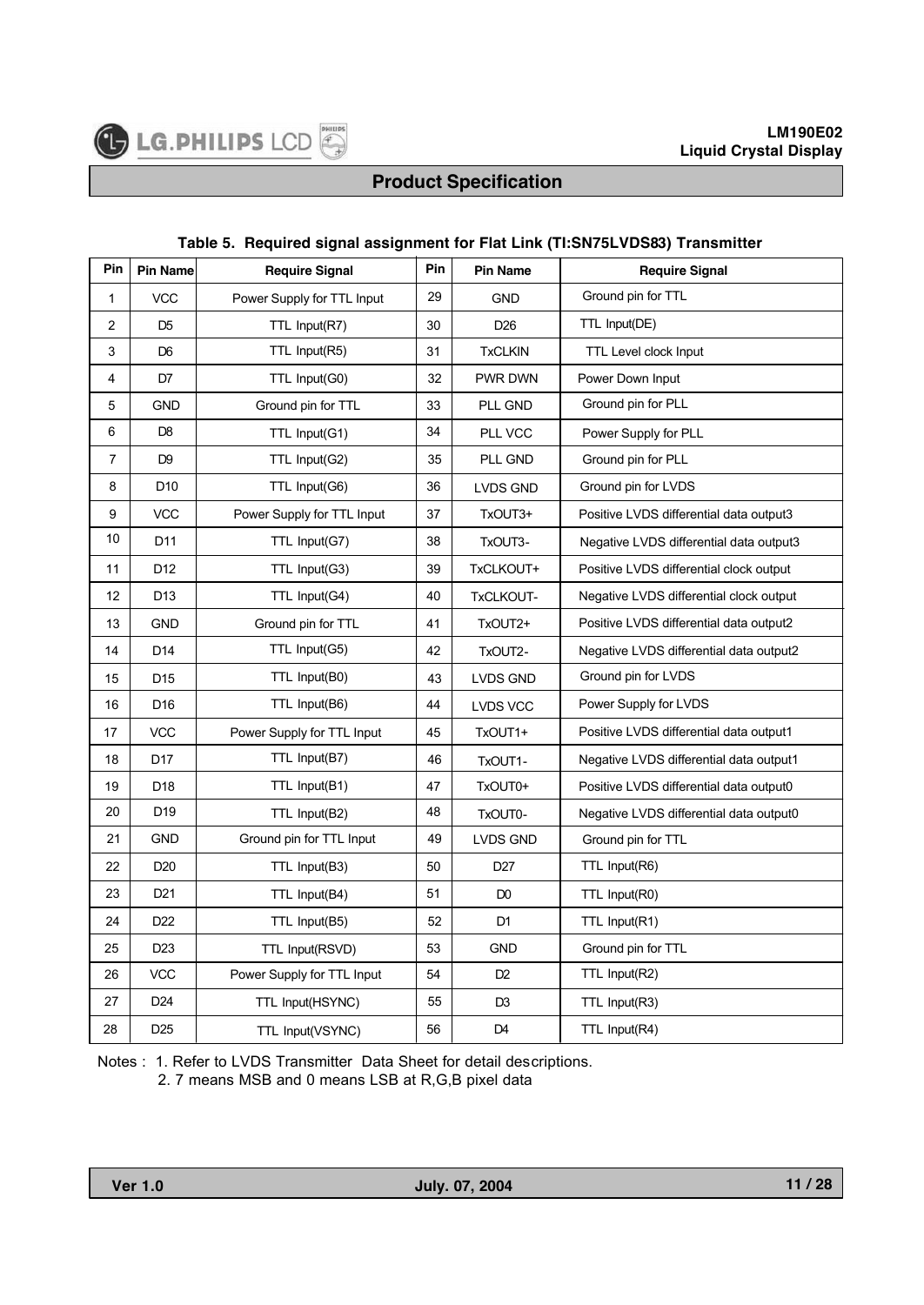The backlight interface connector is a model 1674817-1 (AMP) or BHSR-02VS-1(JST) which is compatible. The mating connector is SM02B-BHSS-1 or equivalent.

The pin configuration for the connector is shown in the table below.

#### **Table 6. Backlight connector pin configuration**

| Pin | Symbol | Description           | <b>NOTES</b> |
|-----|--------|-----------------------|--------------|
|     | HV     | High Voltage for Lamp |              |
|     | ∟∨     | Low Voltage for Lamp  |              |

Notes: 1. The high voltage power terminal is colored pink, sky blue.

2. The low voltage pin color is black, blue.

#### Up Side



#### Down Side



#### **[ Figure 5 ] Backlight connector view**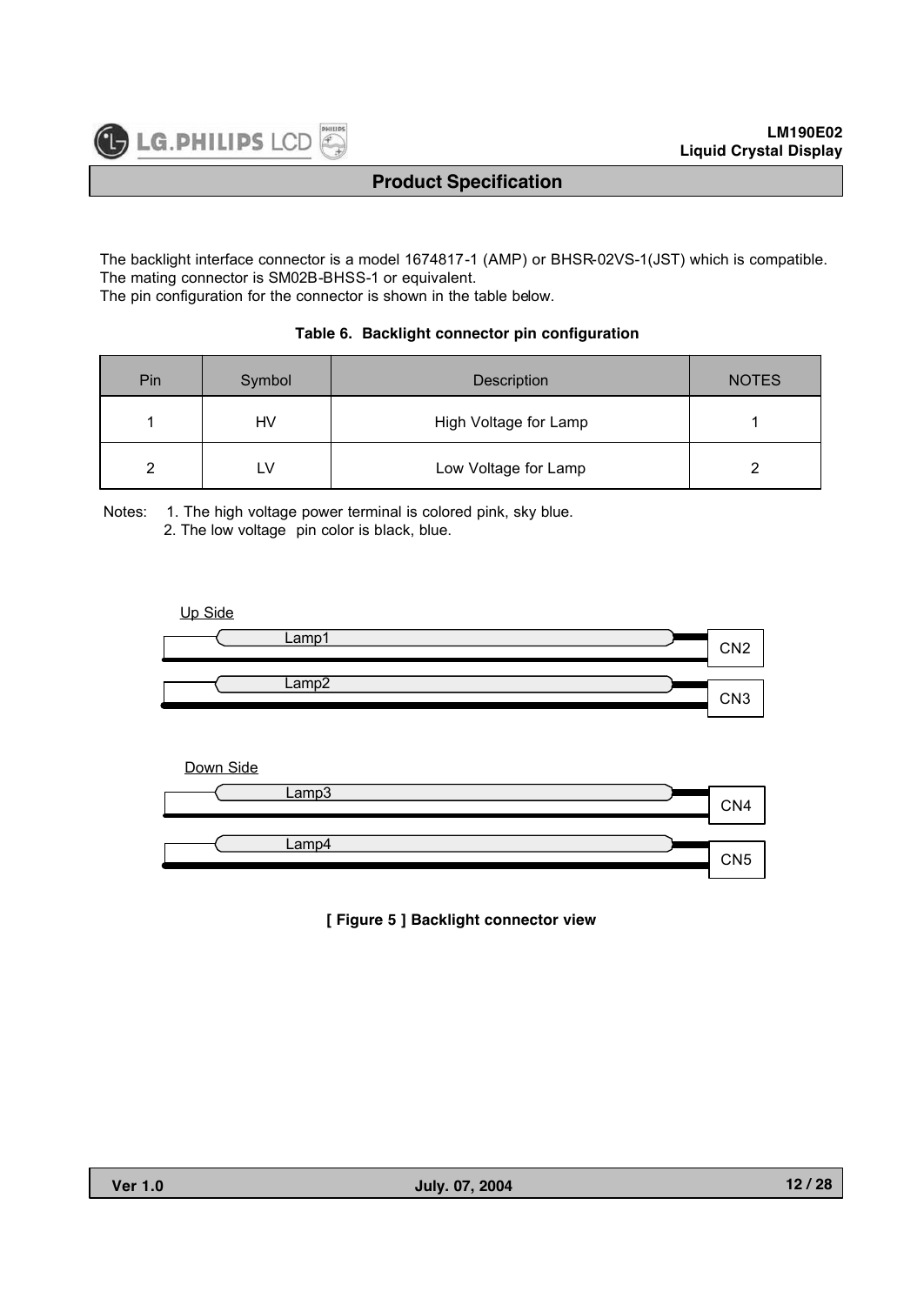# **3-3. Signal Timing Specifications**

This is the signal timing required at the input of the LVDS Transmitter. All of the interface signal timing should be satisfied with the following specifications for it's proper operation.

|             | <b>Parameter</b>             | Symbol                       | Min.                    | Typ.                     | Max.                     | Unit       | <b>Notes</b> |
|-------------|------------------------------|------------------------------|-------------------------|--------------------------|--------------------------|------------|--------------|
| <b>Dclk</b> | Period                       | tCLK                         | 14.7                    | 18.5                     | 22.2                     | ns         |              |
|             | Frequency                    | fCLK                         | 45.0                    | 54.0                     | 68.4                     | <b>MHz</b> |              |
| Hsync       | Period                       | tHP                          | 672                     | 844                      | 1022                     |            |              |
|             | Width                        | tWH                          | 8                       | 56                       |                          | tCLK       |              |
|             | Frequency                    | fH                           | 53.3                    | 64.0                     | 82.1                     | kHz        |              |
|             | Period                       | tVP                          | 1032                    | 1066                     | 1320                     |            |              |
| Vsync       | Width                        | tWV                          | $\overline{2}$          | 3                        | 24                       | tHP        |              |
|             | Frequency                    | $\mathsf{f}\mathsf{V}$       | 48                      | 60                       | 76                       | Hz         |              |
|             | Horizontal Valid             | tHV                          | 640                     | 640                      | 640                      |            |              |
|             | <b>Horizontal Back Porch</b> | tHBP                         | 16                      | 124                      |                          | tCLK       |              |
|             | Horizontal Front Porch       | tHFP                         | 8                       | 24                       | $\overline{\phantom{a}}$ |            |              |
|             |                              | $\qquad \qquad \blacksquare$ |                         |                          |                          |            |              |
| <b>DE</b>   | <b>Vertical Valid</b>        | tVV                          | 1024                    | 1024                     | 1024                     |            |              |
| (Data       | Vertical Back Porch          | tVBP                         | 5                       | 38                       | 124                      | tHP        |              |
| Enable)     | <b>Vertical Front Porch</b>  | tVFP                         | $\mathbf{1}$            | 1                        | $\overline{\phantom{a}}$ |            |              |
|             |                              | $\overline{a}$               | $\frac{1}{2}$           | $\overline{a}$           | $\overline{\phantom{0}}$ |            |              |
|             | DE setup time                | tSI                          | $\overline{4}$          | $\overline{\phantom{0}}$ | $\overline{\phantom{a}}$ |            |              |
|             | DE hold time                 | tHI                          | $\overline{\mathbf{4}}$ | $\overline{\phantom{0}}$ | $\blacksquare$           | ns         | For Dclk     |
| Data        | Data setup time              | tSD                          | $\overline{\mathbf{4}}$ | $\overline{\phantom{0}}$ | $\overline{\phantom{a}}$ |            |              |
|             | Data hold time               | tHD                          | $\overline{\mathbf{4}}$ |                          |                          | ns         | For Dclk     |

**Table 7. Timing table**

#### Notes : 1. DE mode operation

- 2.  $t$ HFP +  $t$ WH +  $t$ HBP <  $(1/2)$   $t$ HV
- 3. The performance of the electro-optical characteristics may be influenced by variance of the vertical refresh rates.
- 4. tHFP, tWH and tHBP should be any times of a character number (8).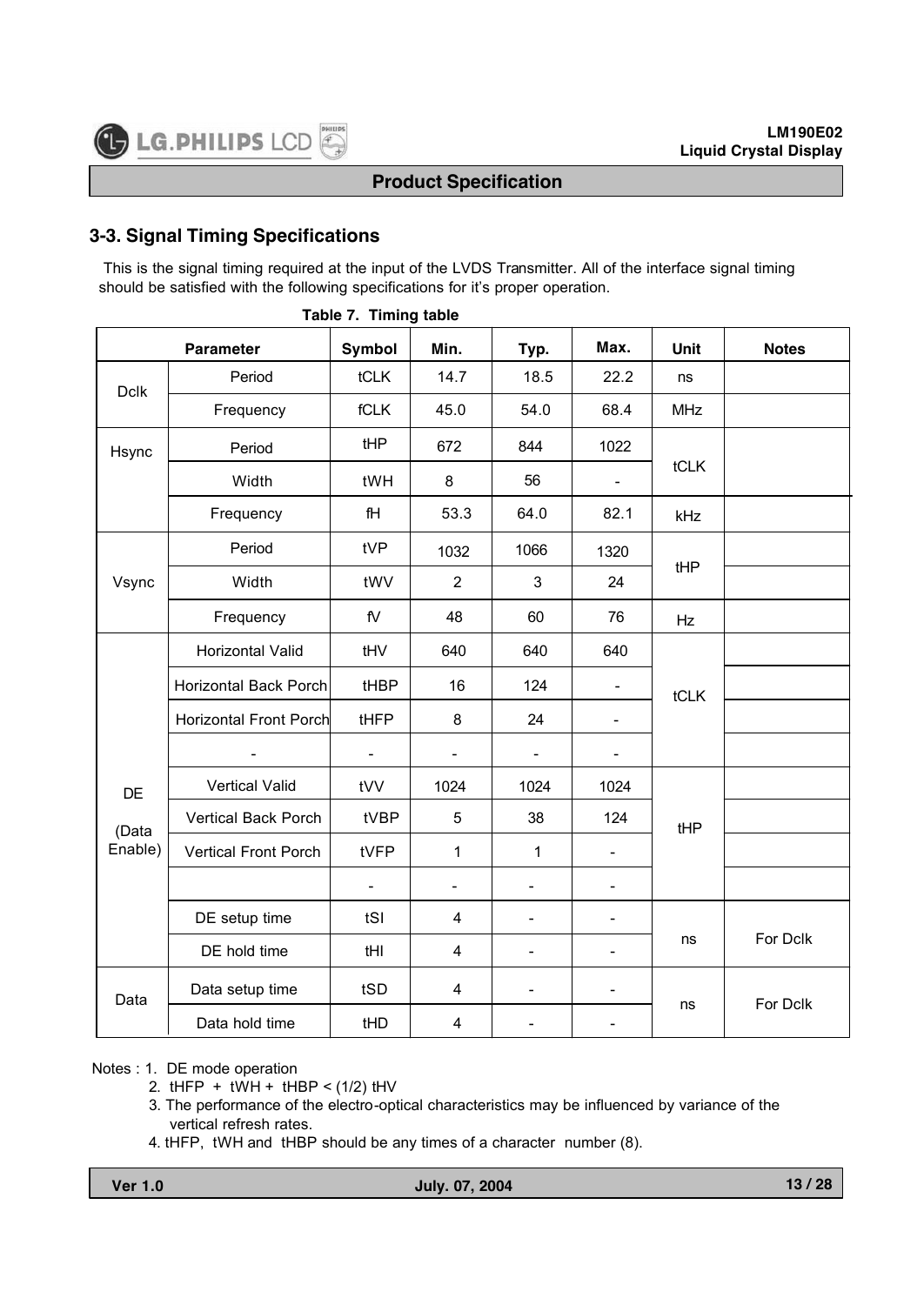

#### **LM190E02 Liquid Crystal Display**

# **Product Specification**

# **3-4. Signal Timing Waveforms**



#### **[ Figure 6 ] Signal timing waveforms**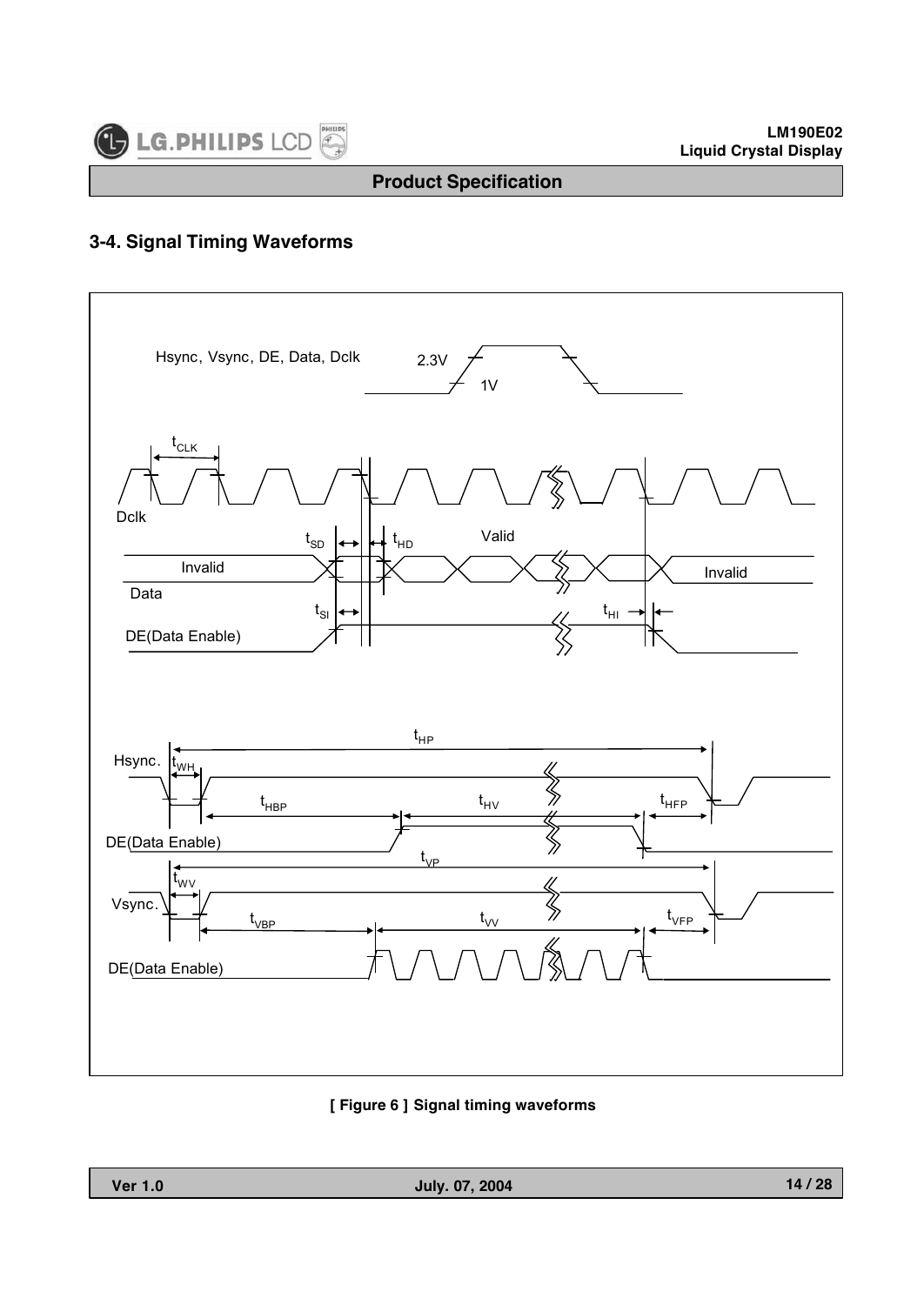#### **3-5. Color Input Data Reference**

The brightness of each primary color(red,green and blue) is based on the 8-bit gray scale data input for the color ; the higher the binary input, the brighter the color. The table below provides a reference for color versus data input.

|                 |                                                                                                             |                                      |                                                                                      |                                                                |                                              |                                                                                                        |                                      |                                                                  |                                                        |                                              |                                                                          |                                      |                                                                    |                                                                    |                                                                  | Input color data                                                   |                                                      |                                                                  |                                                                                      |                                                               |                                              |                                                                                                |                                                                  |                                              |                                                                              |
|-----------------|-------------------------------------------------------------------------------------------------------------|--------------------------------------|--------------------------------------------------------------------------------------|----------------------------------------------------------------|----------------------------------------------|--------------------------------------------------------------------------------------------------------|--------------------------------------|------------------------------------------------------------------|--------------------------------------------------------|----------------------------------------------|--------------------------------------------------------------------------|--------------------------------------|--------------------------------------------------------------------|--------------------------------------------------------------------|------------------------------------------------------------------|--------------------------------------------------------------------|------------------------------------------------------|------------------------------------------------------------------|--------------------------------------------------------------------------------------|---------------------------------------------------------------|----------------------------------------------|------------------------------------------------------------------------------------------------|------------------------------------------------------------------|----------------------------------------------|------------------------------------------------------------------------------|
|                 | Color                                                                                                       | <b>MSB</b>                           |                                                                                      |                                                                |                                              | <b>Red</b>                                                                                             |                                      |                                                                  | <b>LSB</b>                                             |                                              | <b>MSB</b>                                                               |                                      |                                                                    | Green                                                              |                                                                  |                                                                    | LSB                                                  | <b>MSB</b>                                                       |                                                                                      |                                                               |                                              |                                                                                                | <b>Blue</b>                                                      |                                              | <b>LSB</b>                                                                   |
|                 |                                                                                                             | R <sub>7</sub>                       | R <sub>6</sub>                                                                       | R <sub>5</sub>                                                 | R <sub>4</sub>                               | R <sub>3</sub>                                                                                         | R <sub>2</sub>                       | R <sub>1</sub>                                                   | R <sub>0</sub>                                         | G7                                           | G <sub>6</sub>                                                           | G5                                   | G <sub>4</sub>                                                     | G <sub>3</sub>                                                     | G <sub>2</sub>                                                   | G1 G0                                                              |                                                      | B7                                                               | B <sub>6</sub>                                                                       | B <sub>5</sub>                                                | <b>B4</b>                                    | B3                                                                                             | B <sub>2</sub>                                                   |                                              | $B1$ B <sub>0</sub>                                                          |
| Basic<br>colors | <b>Black</b><br>Red(255)<br>Green(255)<br><b>Blue(255)</b><br>Cyan<br>Magenta<br>Yellow<br>White            | 0<br>1<br>0<br>0<br>0<br>1<br>1<br>1 | $\mathbf 0$<br>1<br>0<br>0<br>$\mathbf 0$<br>1<br>1<br>1                             | 0<br>1<br>0<br>0<br>0<br>1<br>1<br>1                           | 0<br>1<br>0<br>0<br>0<br>1<br>1<br>1         | $\mathbf 0$<br>1<br>0<br>0<br>$\mathbf 0$<br>1<br>1<br>1                                               | 0<br>1<br>0<br>0<br>0<br>1<br>1<br>1 | $\mathbf 0$<br>1<br>0<br>0<br>0<br>1<br>1<br>1                   | 0<br>1<br>0<br>0<br>0<br>1<br>1<br>1                   | 0<br>0<br>1<br>0<br>1<br>0<br>1<br>1         | 0<br>0<br>1<br>0<br>1<br>0<br>1<br>1                                     | 0<br>0<br>1<br>0<br>1<br>0<br>1<br>1 | $\mathbf 0$<br>$\mathbf 0$<br>1<br>0<br>1<br>$\mathbf 0$<br>1<br>1 | $\mathbf 0$<br>0<br>1<br>0<br>1<br>0<br>1<br>1                     | $\pmb{0}$<br>$\mathbf 0$<br>1<br>0<br>1<br>$\mathbf 0$<br>1<br>1 | 0<br>0<br>1<br>0<br>1<br>0<br>1<br>1                               | 0<br>0<br>1<br>0<br>1<br>0<br>1<br>1                 | $\mathbf 0$<br>0<br>0<br>1<br>1<br>1<br>0<br>1                   | 0<br>0<br>0<br>1<br>1<br>1<br>0<br>1                                                 | 0<br>0<br>0<br>1<br>1<br>1<br>0<br>1                          | 0<br>0<br>0<br>1<br>1<br>1<br>0<br>1         | $\pmb{0}$<br>0<br>0<br>1<br>1<br>1<br>0<br>1                                                   | 0<br>0<br>0<br>1<br>1<br>1<br>0<br>1                             | 0<br>0<br>0<br>1<br>1<br>1<br>0<br>1         | $\mathbf 0$<br>$\mathbf 0$<br>$\mathbf 0$<br>1<br>1<br>1<br>$\mathbf 0$<br>1 |
| Red             | Red(000) dark<br>Red(001)<br>Red(002)<br>Red(253)<br>Red(254)<br>Red(255) bright                            | 0<br>0<br>0<br>1<br>1<br>1           | $\mathbf 0$<br>$\mathbf 0$<br>0<br>$\ddot{\cdot}$<br>1<br>1<br>1                     | 0<br>$\mathbf 0$<br>0<br>$\epsilon$<br>1<br>1<br>1             | 0<br>0<br>0<br>$\ddot{\cdot}$<br>1<br>1<br>1 | $\mathbf 0$<br>0<br>0<br>$\ddot{\cdot}$<br>1<br>1<br>1                                                 | 0<br>0<br>0<br>Ì<br>1<br>1<br>1      | 0<br>0<br>1<br>Ì<br>0<br>1<br>1                                  | 0<br>1<br>0<br>×<br>l,<br>1<br>0<br>1                  | 0<br>0<br>0<br>$\ddot{\cdot}$<br>0<br>0<br>0 | 0<br>$\mathbf 0$<br>0<br>$\ddot{\cdot}$<br>0<br>0<br>0                   | 0<br>0<br>0<br>$\mathsf 0$<br>0<br>0 | 0<br>0<br>0<br>$\ddot{\cdot}$<br>0<br>0<br>0                       | 0<br>0<br>0<br>×<br>l.<br>0<br>$\mathbf 0$<br>0                    | $\mathbf 0$<br>0<br>0<br>$\vdots$<br>0<br>$\mathbf 0$<br>0       | 0<br>$\mathbf 0$<br>0<br>$\ddot{\cdot}$<br>0<br>$\mathbf 0$<br>0   | 0<br>0<br>0<br>Ì<br>$\mathsf 0$<br>0<br>0            | 0<br>0<br>0<br>$\ddot{\cdot}$<br>$\mathbf 0$<br>0<br>0           | 0<br>0<br>0<br>$\ddot{\cdot}$<br>$\mathbf 0$<br>$\mathbf 0$<br>0                     | 0<br>0<br>0<br>t<br>$\mathbf 0$<br>$\mathbf 0$<br>$\mathbf 0$ | 0<br>0<br>0<br>Ì<br>0<br>0<br>0              | $\mathbf 0$<br>$\mathbf 0$<br>$\mathbf 0$<br>$\ddot{\cdot}$<br>$\mathbf 0$<br>$\mathbf 0$<br>0 | $\mathbf 0$<br>0<br>0<br>$\ddot{\cdot}$<br>$\mathbf 0$<br>0<br>0 | 0<br>0<br>0<br>İ<br>0<br>0<br>0              | $\mathbf 0$<br>$\pmb{0}$<br>$\mathbf 0$<br>0<br>0<br>0                       |
| Green           | Green(000)dark<br>Green(001)<br>Green(002)<br>٠<br>Green(253)<br>Green(254)<br>Green(255)bright             | 0<br>0<br>0<br>0<br>0<br>0           | $\mathbf 0$<br>$\mathbf 0$<br>$\mathbf 0$<br>$\ddot{\cdot}$<br>$\mathbf 0$<br>0<br>0 | $\mathbf 0$<br>0<br>0<br>$\pmb{0}$<br>0<br>0                   | 0<br>0<br>0<br>$\ddot{\cdot}$<br>0<br>0<br>0 | $\mathbf 0$<br>$\mathbf 0$<br>0<br>ċ<br>$\mathbf 0$<br>$\mathbf 0$<br>0                                | 0<br>0<br>0<br>0<br>0<br>0           | $\mathbf 0$<br>0<br>0<br>$\ddot{\cdot}$<br>$\mathbf 0$<br>0<br>0 | 0<br>0<br>0<br>٠<br>0<br>0<br>0                        | 0<br>0<br>0<br>$\ddot{\cdot}$<br>1<br>1<br>1 | $\mathbf 0$<br>0<br>0<br>$\ddot{\cdot}$<br>1<br>1<br>1                   | 0<br>0<br>0<br>1<br>1<br>1           | $\mathbf 0$<br>0<br>0<br>Ì<br>1<br>1<br>1                          | $\mathbf 0$<br>$\mathbf 0$<br>0<br>٠<br>1<br>1<br>1                | 0<br>0<br>0<br>$\ddot{\cdot}$<br>1<br>1<br>1                     | $\mathbf 0$<br>$\mathbf 0$<br>1<br>t<br>$\mathbf 0$<br>1<br>1      | 0<br>1<br>0<br>1<br>0<br>1                           | $\mathbf 0$<br>0<br>0<br>$\ddot{\cdot}$<br>$\mathbf 0$<br>0<br>0 | $\mathbf 0$<br>$\mathbf 0$<br>0<br>$\ddot{\cdot}$<br>$\mathbf 0$<br>$\mathbf 0$<br>0 | $\mathbf 0$<br>0<br>0<br>t<br>$\mathbf 0$<br>0<br>$\mathbf 0$ | 0<br>0<br>0<br>$\ddot{\cdot}$<br>0<br>0<br>0 | $\mathbf 0$<br>$\mathbf 0$<br>$\mathbf 0$<br>İ<br>$\mathbf 0$<br>0<br>$\mathbf 0$              | 0<br>0<br>0<br>$\ddot{\cdot}$<br>0<br>0<br>0                     | 0<br>0<br>0<br>$\ddot{\cdot}$<br>0<br>0<br>0 | 0<br>0<br>0<br>$\mathbf 0$<br>0<br>0                                         |
| <b>Blue</b>     | Blue(000) dark<br>Blue(001)<br><b>Blue(002)</b><br><b>Blue(253)</b><br><b>Blue(254)</b><br>Blue(255) bright | 0<br>0<br>0<br>0<br>0<br>0           | 0<br>$\mathbf 0$<br>0<br>$\ddot{\cdot}$<br>$\mathbf 0$<br>0<br>0                     | 0<br>0<br>0<br>$\ddot{\cdot}$<br>$\pmb{0}$<br>$\mathbf 0$<br>0 | 0<br>0<br>0<br>$\vdots$<br>0<br>0<br>0       | $\mathbf 0$<br>$\mathbf 0$<br>$\mathbf 0$<br>$\ddot{\cdot}$<br>$\pmb{0}$<br>$\mathbf 0$<br>$\mathbf 0$ | 0<br>0<br>0<br>İ<br>0<br>0<br>0      | 0<br>0<br>0<br>$\ddot{\cdot}$<br>$\pmb{0}$<br>0<br>0             | 0<br>0<br>0<br>$\ddot{\cdot}$<br>$\mathbf 0$<br>0<br>0 | 0<br>0<br>0<br>$\ddot{\cdot}$<br>0<br>0<br>0 | 0<br>$\mathbf 0$<br>0<br>$\ddot{\cdot}$<br>$\pmb{0}$<br>$\mathbf 0$<br>0 | 0<br>0<br>0<br>٠<br>0<br>0<br>0      | $\mathbf 0$<br>0<br>0<br>×,<br>$\blacksquare$<br>0<br>0<br>0       | 0<br>0<br>0<br>$\epsilon$<br>×,<br>$\mathbf 0$<br>$\mathbf 0$<br>0 | 0<br>0<br>0<br>$\ddot{\cdot}$<br>$\mathbf 0$<br>$\mathbf 0$<br>0 | $\pmb{0}$<br>0<br>0<br>$\ddot{\phantom{a}}$<br>$\pmb{0}$<br>0<br>0 | 0<br>0<br>0<br>$\ddot{\cdot}$<br>$\pmb{0}$<br>0<br>0 | 0<br>0<br>0<br>٠<br>1<br>1<br>1                                  | 0<br>0<br>0<br>٠<br>1<br>1<br>1                                                      | 0<br>$\mathbf 0$<br>0<br>$\ddot{\cdot}$<br>1<br>1<br>1        | 0<br>0<br>0<br>$\ddot{\cdot}$<br>1<br>1<br>1 | 0<br>$\mathbf 0$<br>$\mathbf 0$<br>$\blacksquare$<br>$\cdot$<br>1<br>1<br>1                    | 0<br>0<br>0<br>$\ddot{\cdot}$<br>1<br>1<br>1                     | 0<br>0<br>1<br>0<br>1<br>1                   | 0<br>1<br>0<br>1<br>0<br>1                                                   |

#### **Table 8. Color data reference**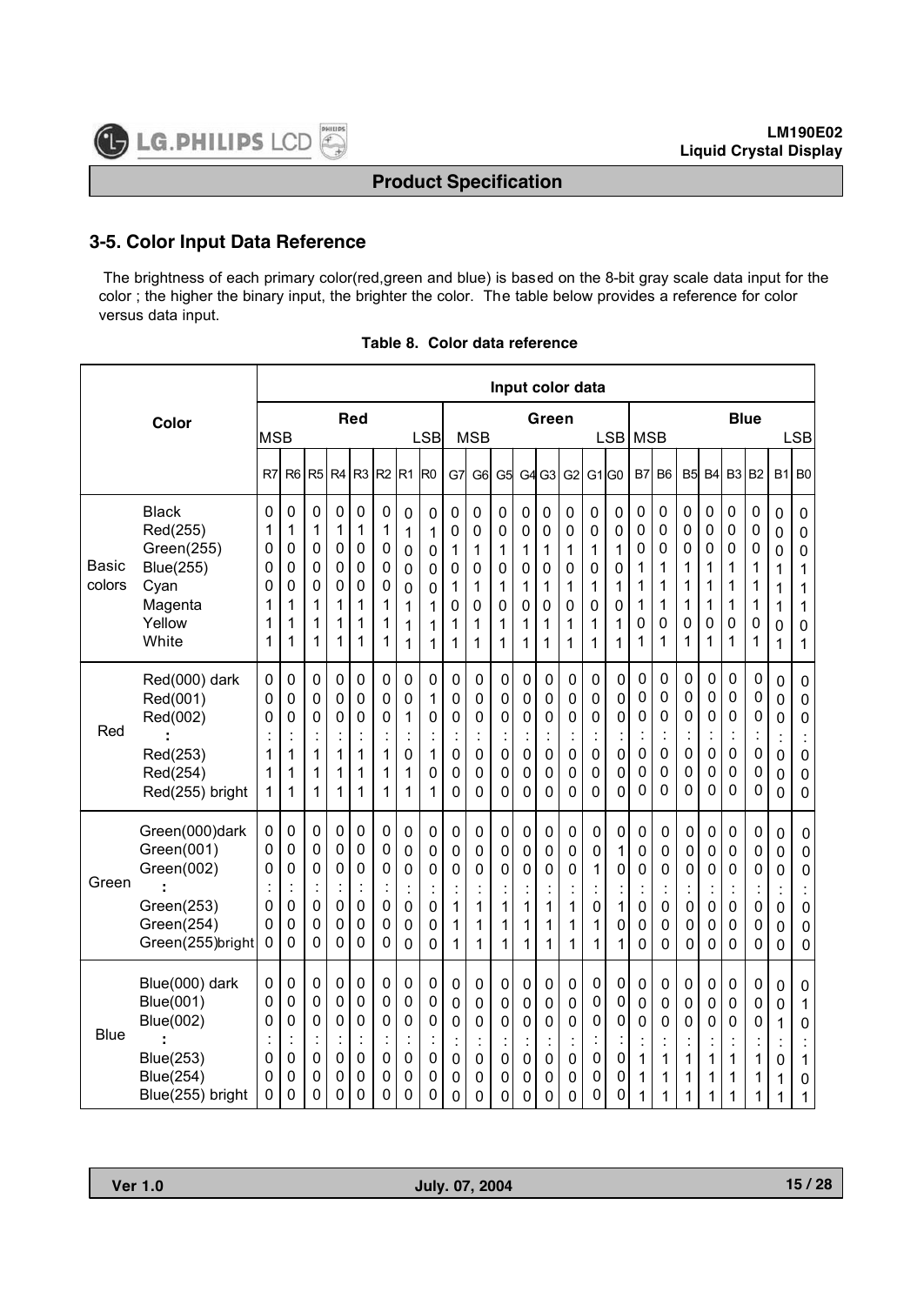

#### **3-6. Power Sequence**



**[ Figure 7 ] Power sequence**

| <b>Parameter</b> | Min. | Typ. | Max. | <b>Units</b> |  |  |
|------------------|------|------|------|--------------|--|--|
|                  |      |      | 10   | ms           |  |  |
|                  | 0.01 |      | 50   | ms           |  |  |
|                  | 200  |      |      | ms           |  |  |
|                  | 200  |      |      | ms           |  |  |
|                  | 0.01 |      | 50   | ms           |  |  |
|                  | 0.01 |      | 10   | ms           |  |  |
|                  |      |      |      | s            |  |  |

|  |  | Table 9. Power sequence time delay |  |  |  |
|--|--|------------------------------------|--|--|--|
|--|--|------------------------------------|--|--|--|

- Notes : 1. Please avoid floating state of interface signal at invalid period.
	- 2. When the interface signal is invalid, be sure to pull down the power supply for LCD  $V_{LCD}$  to 0V.
	- 3. Lamp power must be turn on after power supply for LCD and interface signals are valid.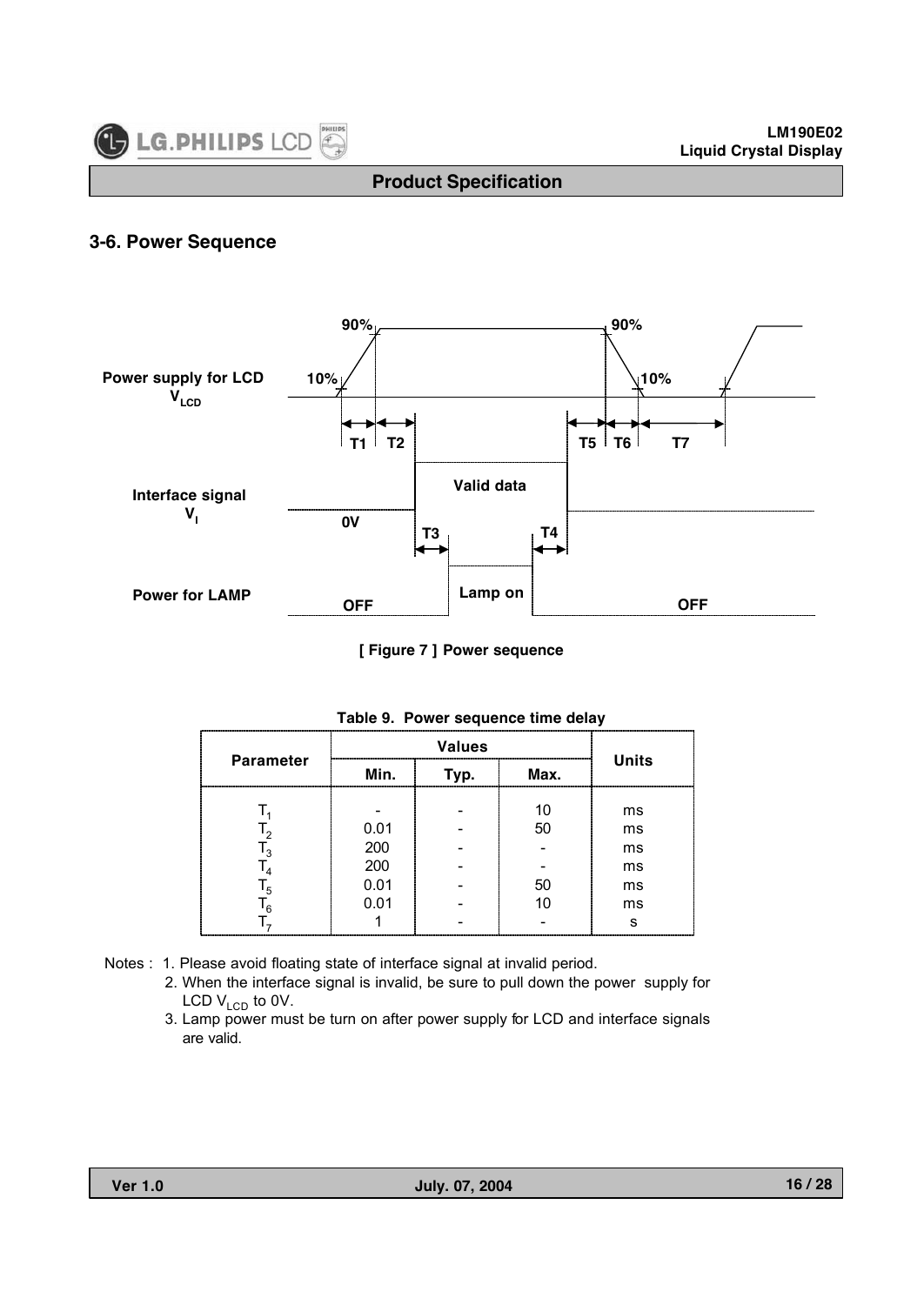## **4. Optical Specifications**

Optical characteristics are determined after the unit has been 'ON' and stable for approximately 30 minutes in a dark environment at 25 °C. The values specified are measured at an approximate distance 50cm from the LCD surface at a viewing angle of  $Φ$  and  $θ$  equal to 0 °.

Figure. 9 presents additional information concerning the measurement equipment and method.



**[Figure 9] Optical characteristic measurement equipment and method**

|  |  | <b>Table 10. Optical characteristics</b> (Ta=25 °C, V <sub>LCD</sub> =12.0V, f <sub>v</sub> =60Hz Dclk=54MHz, $I_{BL}$ =7.5mArms) |
|--|--|-----------------------------------------------------------------------------------------------------------------------------------|
|--|--|-----------------------------------------------------------------------------------------------------------------------------------|

| <b>Parameter</b>                                                                                                                                           | Symbol                                                            |                                                                      | <b>Values</b>                                                        | <b>Units</b>                                                         | <b>Notes</b>      |                              |
|------------------------------------------------------------------------------------------------------------------------------------------------------------|-------------------------------------------------------------------|----------------------------------------------------------------------|----------------------------------------------------------------------|----------------------------------------------------------------------|-------------------|------------------------------|
|                                                                                                                                                            |                                                                   | Min.                                                                 | Typ.                                                                 | Max.                                                                 |                   |                              |
| Contrast ratio                                                                                                                                             | <b>CR</b>                                                         | 350                                                                  | 500                                                                  |                                                                      |                   | 1                            |
| Surface luminance, white                                                                                                                                   | $L_{WH}$                                                          | 200                                                                  | 250                                                                  |                                                                      | cd/m <sup>2</sup> | $\overline{2}$               |
| Luminance uniformity                                                                                                                                       | ? $L_5$                                                           |                                                                      | $\overline{\phantom{a}}$                                             | 1.25                                                                 |                   | 3                            |
| Response time<br>Rise time<br>Decay time                                                                                                                   | Tr<br>$Tr_R$<br>$Tr_D$                                            |                                                                      | 25<br>12<br>13                                                       | 40<br>20<br>20                                                       | ms                | $\overline{\mathbf{4}}$      |
| CIE color coordinates<br>Red<br>Green<br><b>Blue</b><br>White                                                                                              | XR<br><b>YR</b><br>XG<br>YG<br>XB<br>YB<br><b>XW</b><br><b>YW</b> | 0.610<br>0.314<br>0.269<br>0.578<br>0.115<br>0.044<br>0.283<br>0.299 | 0.640<br>0.344<br>0.299<br>0.608<br>0.145<br>0.074<br>0.313<br>0.329 | 0.670<br>0.374<br>0.329<br>0.638<br>0.175<br>0.104<br>0.343<br>0.359 |                   |                              |
| Viewing angle (by $CR \ge 10$ )<br>X axis, right( $\phi$ =0°)<br>X axis, left ( $\phi$ =180°)<br>Y axis, up ( $\phi$ =90°)<br>Y axis, down ( $\phi$ =270°) | $\theta$ r<br>$\theta$<br>$\theta$ u<br>$\theta$ d                | 85<br>85<br>85<br>85                                                 | 88<br>88<br>88<br>88                                                 |                                                                      | degree            | 5                            |
| Gray scale<br>Luminance uniformity (TCO99)                                                                                                                 |                                                                   |                                                                      | 2.2                                                                  | 1.7                                                                  |                   | $6\phantom{1}6$<br>Figure 10 |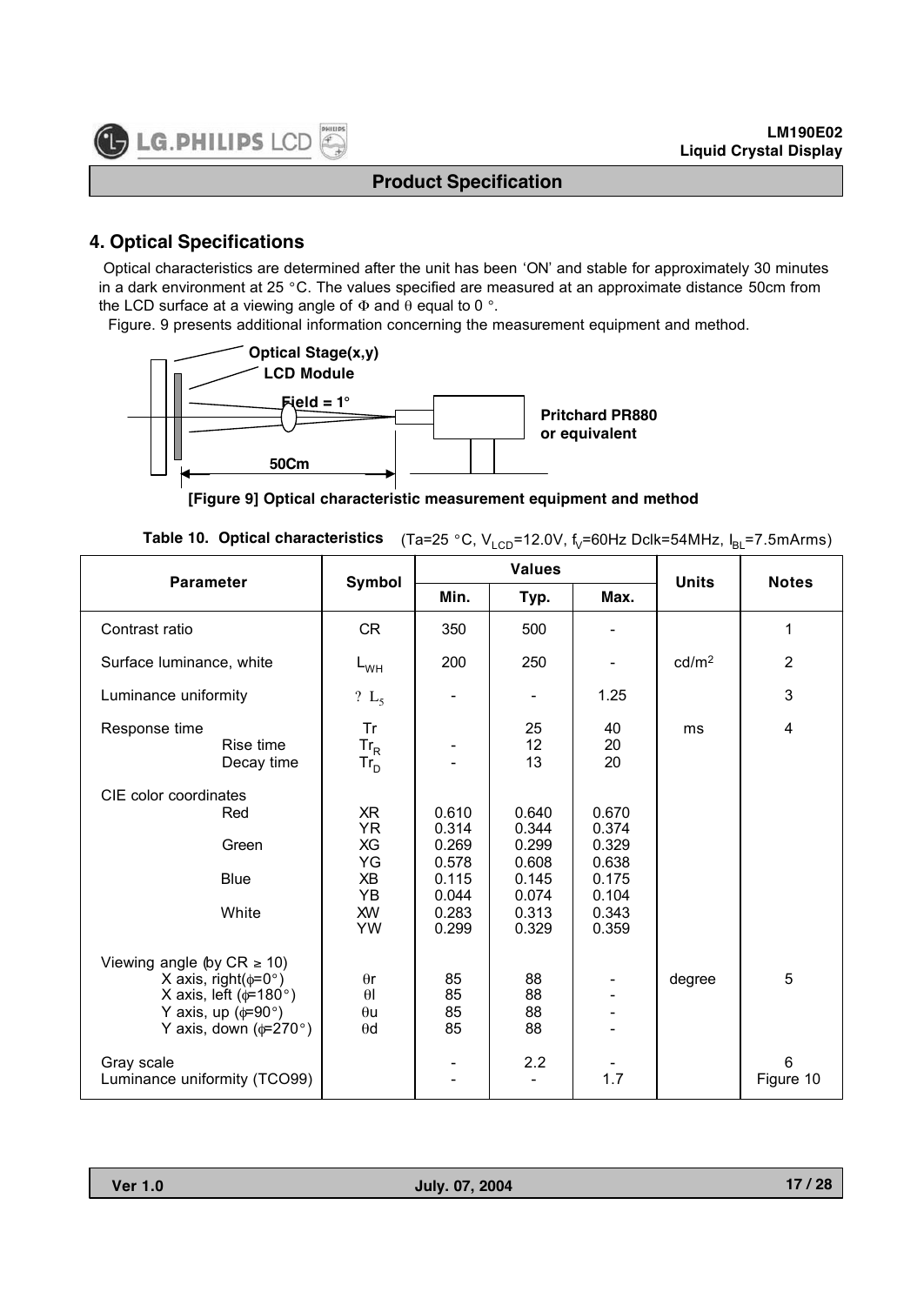

Notes : 1. Contrast ratio(CR) is defined mathematically as :

Surface luminance with all white pixels

Contrast ratio =

Surface luminance with all black pixels

It is measured at center point.

- 2. Surface luminance is the center point across the LCD surface 50cm from the surface with all pixels displaying white. For more information see [ Figure 10 ].
- 3. The uniformity in surface luminance,  $? L_5$  is determined by measuring  $L_{ON}$  at any point in test area. But the management of ?  $L_5$  is determined by measuring Lon at each test position 1 through 5, and then dividing the maximum  $L_{ON}$  of 5 points luminance by minimum  $L_{ON}$  of 5 points luminance. For more information see [ Figure 10 ].

? L<sub>5</sub> Maximum (L<sub>ON1</sub>, L<sub>ON2</sub>, ….. L<sub>ON5</sub>) ÷ Minimum (L<sub>ON1</sub>, L<sub>ON2</sub>, ….. L<sub>ON5</sub>)

- 4. Response time is the time required for the display to transition from black to white(Rise Time,  $Tr_{\rm p}$ ) and from white to black(Decay Time,  $Tr_D$ ). For additional information see [ Figure 11 ]. The sampling rate is 1,000~1,500 sample/sec.
- 5. Viewing angle is the angle at which the contrast ratio is greater than 10. The angles are determined for the horizontal or x axis and the vertical or y axis with respect to the z axis which is normal to the LCD surface. For more information see Figure 12 .

|                   | Table 11. Gray scale   |
|-------------------|------------------------|
| <b>Gray level</b> | Luminance(%)<br>(Typ.) |
| L0                | 0.3                    |
| L31               | 1.4                    |
| L63               | 5.7                    |
| L95               | 14.4                   |
| L127              | 25.3                   |
| L159              | 42.4                   |
| L <sub>191</sub>  | 62.4                   |
| L223              | 83.6                   |
| L255              | 100                    |

6. Gray scale specification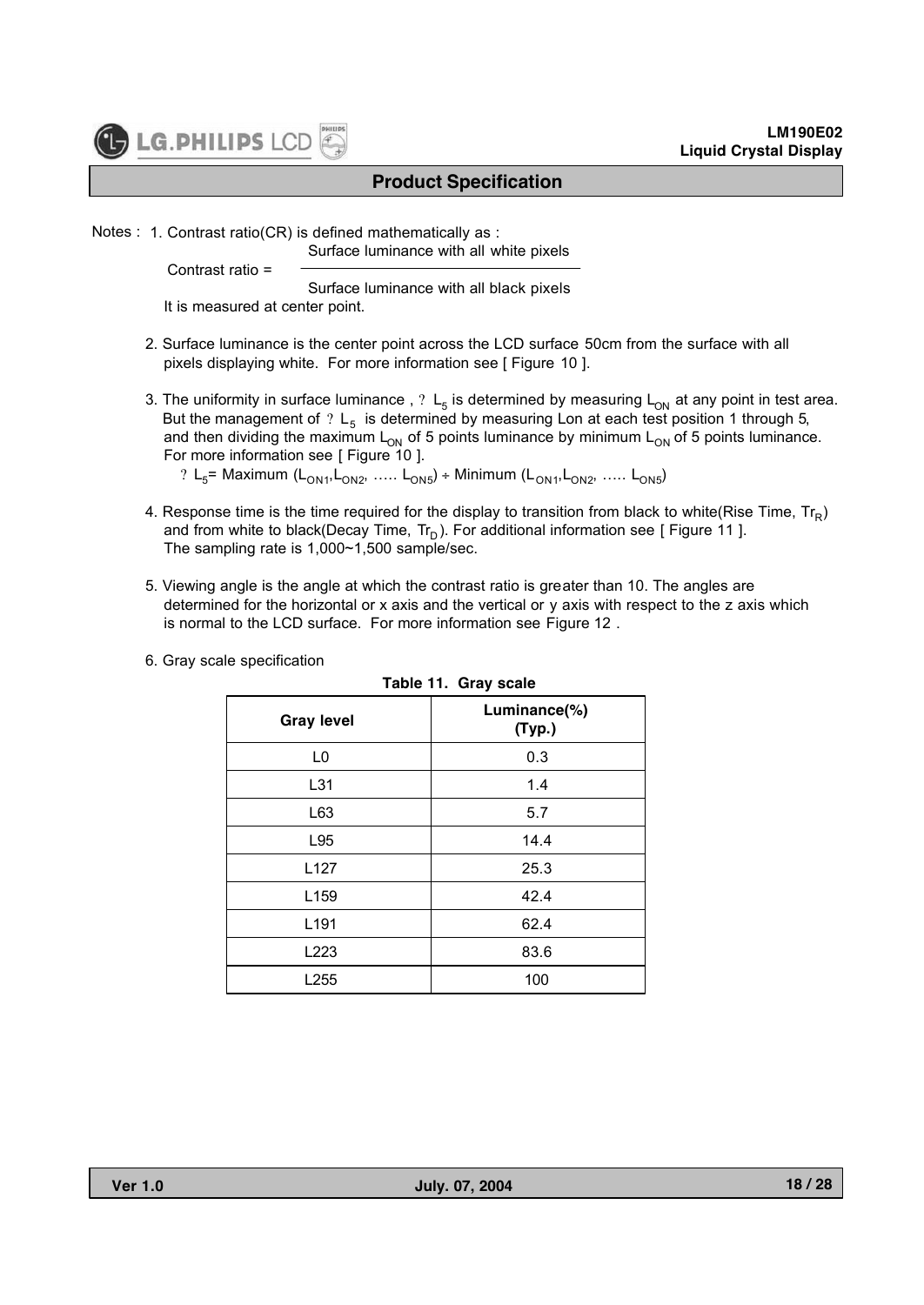**V/4**

**V**

## **Product Specification**

#### **Figure 10. Luminance measuring point**

<Measuring point for luminance variation> <Measuring point for surface luminance>

**H/4**

**H**



 $\leq$  Luminance Uniformity - angular – dependent (L<sub>R</sub>)  $\geq$ 

1

4 |  $\sqrt{5}$ 

2 | Y 3

TCO '99 Certification requirements and test methods for environmental labeling of Display [Flat] report No.2 (Luminance uniformity- angular – dependent)

**Active Area**



#### **Figure 11. Response time**

 $H: 376.320$  mm V : 301.056 mm @ H,V : Active Area

The response time is defined as the following Figure and shall be measured by switching the input signal for "black" and "white".

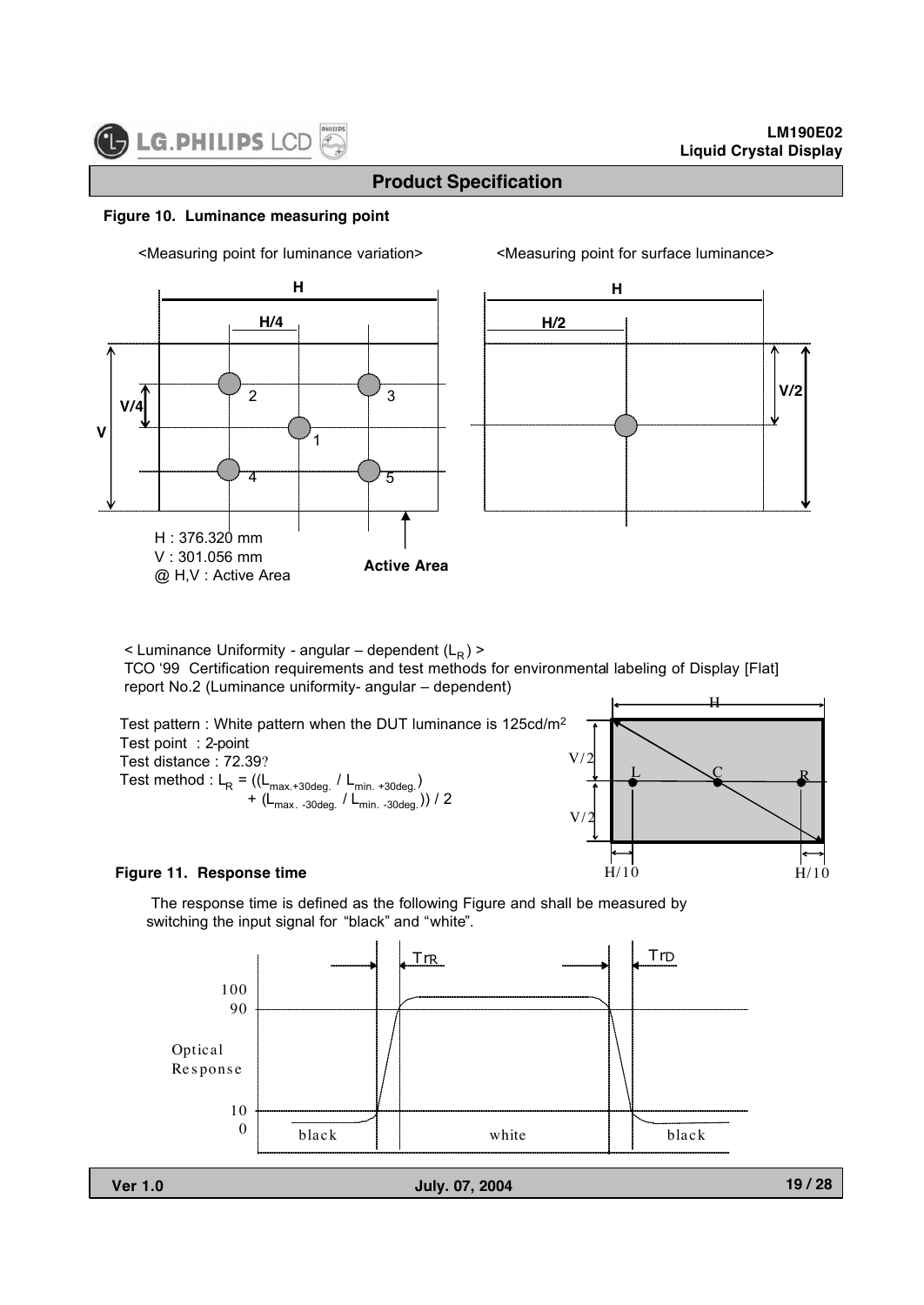

## **Figure 12. Viewing angle**

<Dimension of viewing angle range>

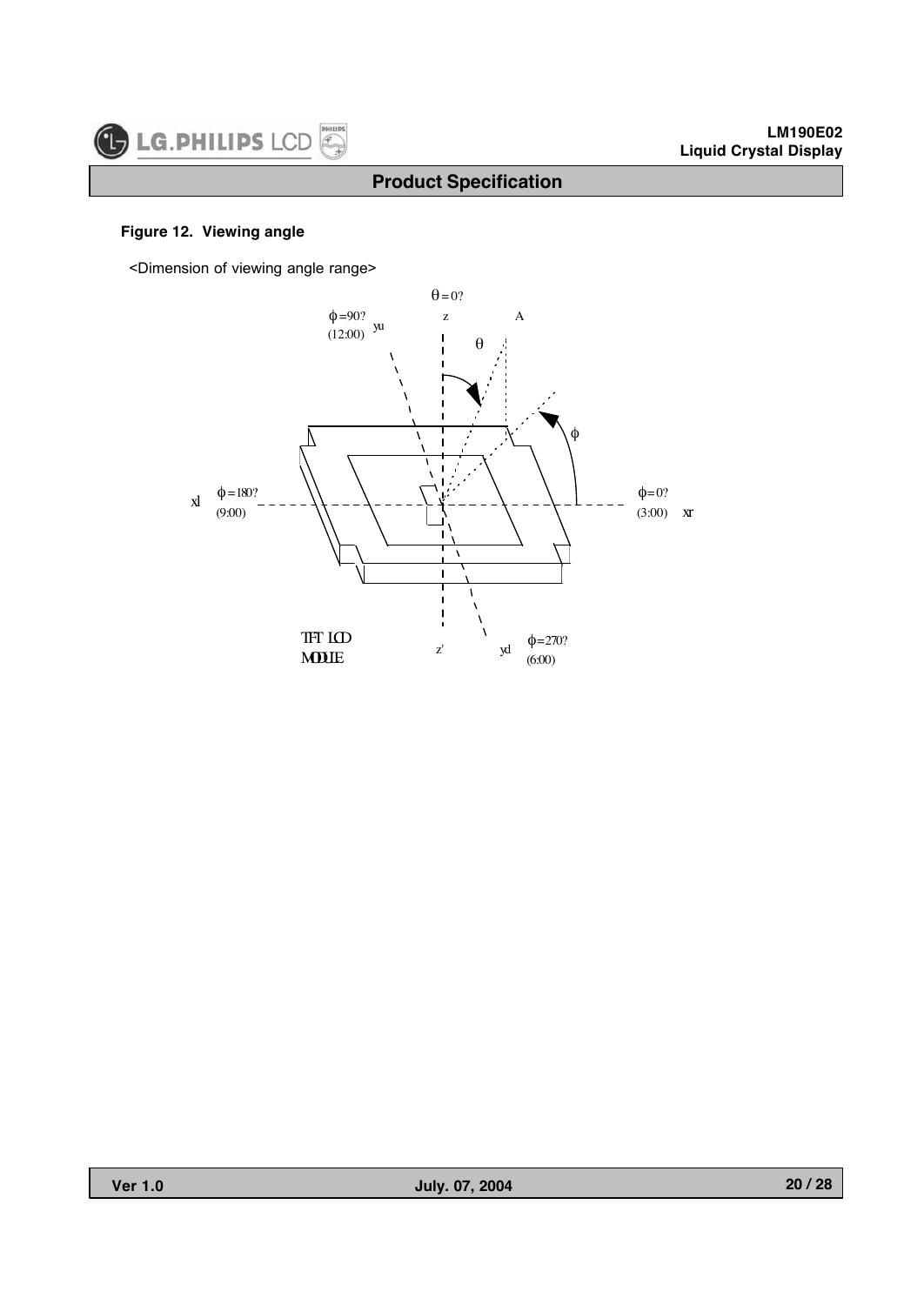## **5. Mechanical Characteristics**

Table 11. provides general mechanical characteristics for the model LM190E02-A4. Please refer to Figure 15,16 regarding the detailed mechanical drawing of the LCD.

|                     | Horizontal                                                      | $404.2 \pm 0.5$ mm |  |  |  |  |  |
|---------------------|-----------------------------------------------------------------|--------------------|--|--|--|--|--|
| Outside dimensions  | Vertical                                                        | $330.0 \pm 0.5$ mm |  |  |  |  |  |
|                     | Depth                                                           | $20.0 \pm 0.5$ mm  |  |  |  |  |  |
|                     | Horizontal                                                      | $380.3 \pm 0.5$ mm |  |  |  |  |  |
| Bezel area          | Vertical                                                        | $305.0 \pm 0.5$ mm |  |  |  |  |  |
|                     | Horizontal                                                      | 376.320mm          |  |  |  |  |  |
| Active display area | Vertical                                                        | 301.056mm          |  |  |  |  |  |
| Weight(approximate) | 2800g(Typ.),                                                    | 2940g(Max.)        |  |  |  |  |  |
| Surface Treatment   | Hard coating(3H)<br>Anti-glare treatment of the front polarizer |                    |  |  |  |  |  |

#### **Table 12. Mechanical characteristics**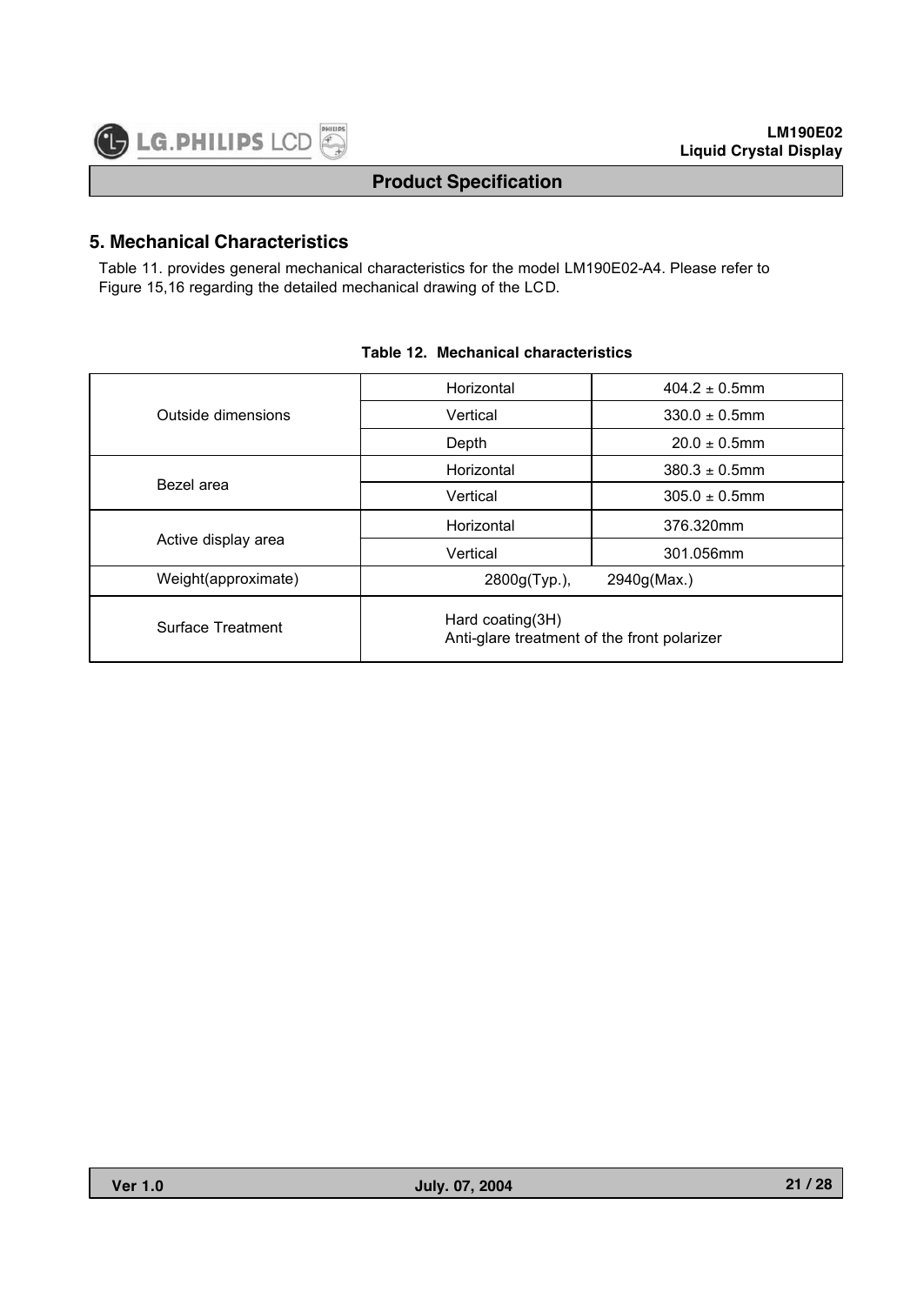

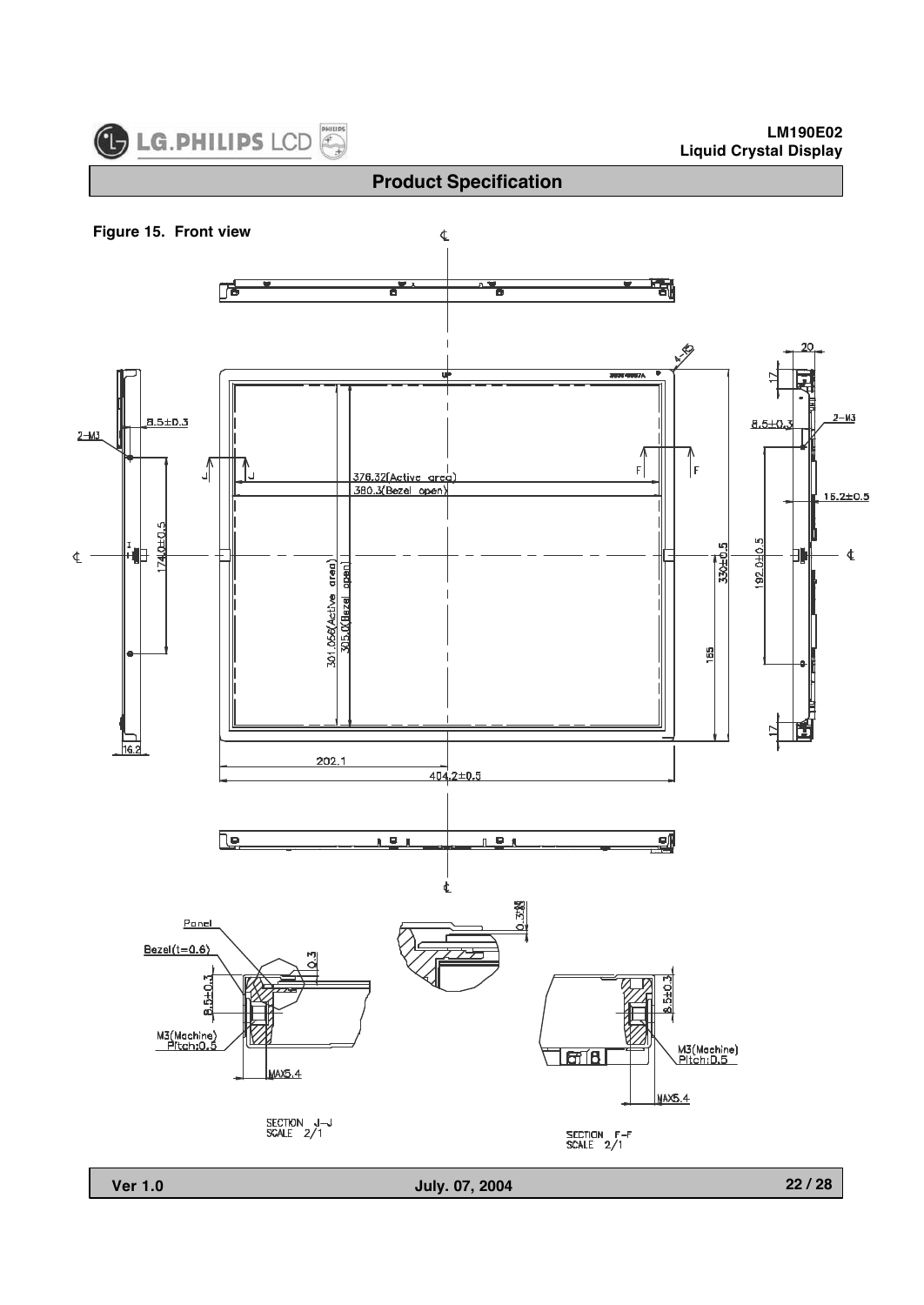



Notes

- 
- 
- 
- 
- 
- Notes<br>
1.Backlight : 4 Cold Cathode Fluorescent Lamps<br>
1.Racklight : 4 Cold Cathode Fluorescent Lamps<br>
2. I/F Connector Specification<br>
3. Lamp Connector Specification<br>
1674817-1(AMP) or Compatible<br>
4. Torque of user hole:





- 8. Lamp(CCFL) olt No. Is marked at backlight connector<br>9. Do not wind conductive tape around the backlight wires 10. Unspecified tolerances to be ±0.5mm
- <sup>'</sup>Marking Lamp Lot No. Mark at Connector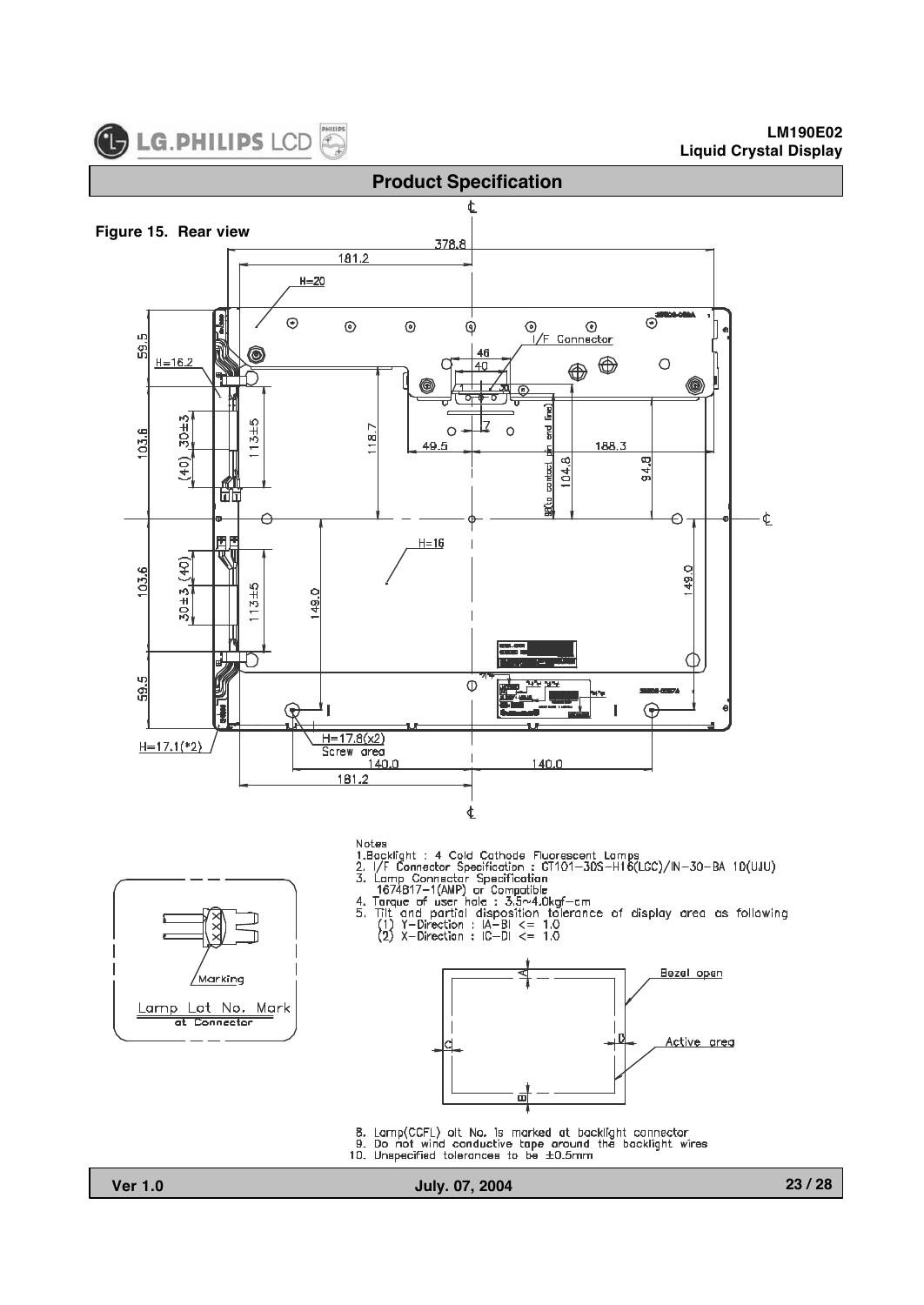

#### **6. Reliability**

| No. | <b>Test item</b>                            | <b>Conditions</b>                                                                                                                        |
|-----|---------------------------------------------|------------------------------------------------------------------------------------------------------------------------------------------|
| 1   | High temperature storage test               | Ta= $60^{\circ}$ C<br>240h                                                                                                               |
| 2   | Low temperature storage test                | Ta= $-20^{\circ}$ C 240h                                                                                                                 |
| 3   | High temperature operation test             | Ta= 50°C 50%RH<br>240h                                                                                                                   |
| 4   | Low temperature operation test              | Ta= $0^{\circ}$ C<br>240h                                                                                                                |
| 5   | Vibration test<br>(non-operating)           | Wave form : random<br>Vibration level: 1.0G RMS<br>Bandwidth<br>:10-500Hz<br>: $X, Y, Z, 20$ min.<br>Duration<br>One time each direction |
| 6   | Shock test<br>(non-operating)               | Shock level<br>:100G<br>Waveform<br>: half sine wave, 2ms<br>$\pm X, \pm Y, \pm Z$<br>Direction<br>One time each direction               |
| 7   | Altitude<br>storage / shipment<br>operation | 0 - 40,000 feet(12,192m)<br>$0 - 10,000$ feet $(3,048m)$                                                                                 |

#### **Table 12. Environment test condition**

{ Result evaluation criteria }

There should be no change which might affect the practical display function when the display quality test is conducted under normal operating condition.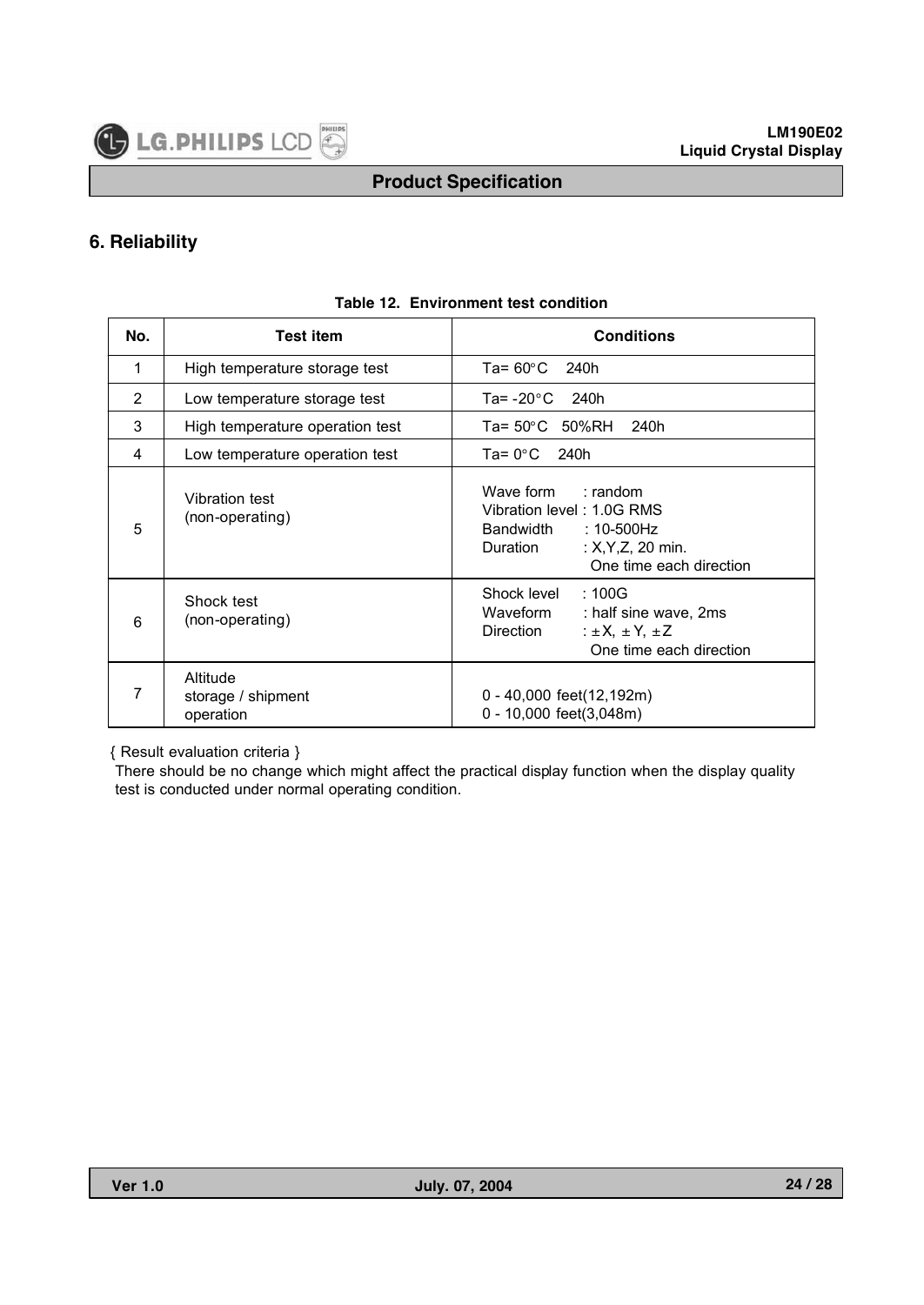# **7. International Standards**

## **7-1. Safety**

- a) UL 60950, Third Edition, Underwriters Laboratories, Inc., Dated Dec. 11, 2000. Standard for Safety of Information Technology Equipment, Including Electrical Business Equipment.
- b) CAN/CSA C22.2, No. 60950, Third Edition, Canadian Standards Association, Dec. 1, 2000. Standard for Safety of Information Technology Equipment, Including Electrical Business Equipment.
- c) EN 60950 : 2000, Third Edition IEC 60950 : 1999, Third Edition European Committee for Electrotechnical Standardization(CENELEC) EUROPEAN STANDARD for Safety of Information Technology Equipment Including Electrical Business Equipment.

## **7-2. EMC**

- a) ANSI C63.4 "Methods of Measurement of Radio-Noise Emissions from Low-Voltage Electrical and Electrical Equipment in the Range of 9kHZ to 40GHz. "American National Standards Institute(ANSI),1992
- b) C.I.S.P.R "Limits and Methods of Measurement of Radio Interface Characteristics of Information Technology Equipment." International Special Committee on Radio Interference.
- c) EN 55022 "Limits and Methods of Measurement of Radio Interface Characteristics of Information Technology Equipment." European Committee for Electrotechnical Standardization.(CENELEC), 1998 ( Including A1: 2000 )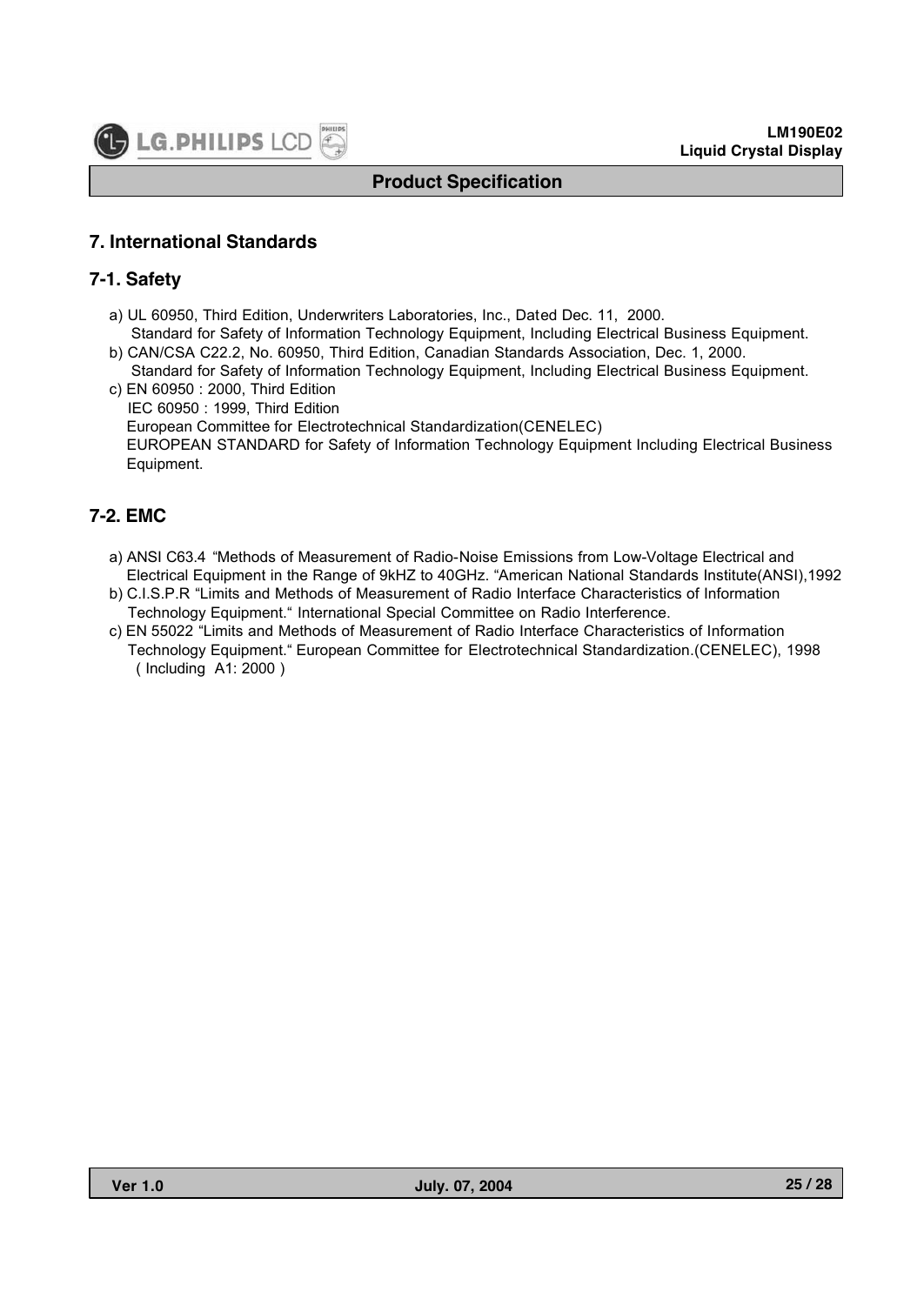

## **8. Packing**

#### **8-1. Designation of Lot Mark**

a) Lot Mark



- A,B,C : Inch
- D : Year
- E : Month
- F : Panel Code
- G : Factory Code
- H : Assembly Code
- I,J,K,L,M : Serial No

#### Note:

#### 1. Year

| Year | 97 | 98 | 99 | 2000 | 2001 | 2002 | 2003 | 2004 | 2005 | 2006 | 2007 |
|------|----|----|----|------|------|------|------|------|------|------|------|
| Mark |    |    |    |      |      |      |      |      |      | ∽    |      |

#### 2. Month

| Month | Jan | Feb | Mar | Apr | May | Jun | Jul | Aug | Sep | Oct | Nov | Dec |
|-------|-----|-----|-----|-----|-----|-----|-----|-----|-----|-----|-----|-----|
| Mark  |     |     |     |     |     |     |     |     |     |     |     |     |

#### 3. Panel Code

|      | Panel Code   P1 Factory | P2 Factory | P3 Factory | P4 Factory | P5 Factory | <sup>1</sup> Hydis Panel |
|------|-------------------------|------------|------------|------------|------------|--------------------------|
| Mark |                         |            |            |            |            |                          |

#### 4. Factory Code

| <b>Factory Code</b> | LPL Gumi | <b>LPL Nanjing</b> |  |
|---------------------|----------|--------------------|--|
| Mark                |          |                    |  |

#### 5. Serial No

| Serial No. | 1~99.999        | 100,000 $\sim$                 |  |
|------------|-----------------|--------------------------------|--|
| Mark       | $00001 - 99999$ | A0001 ~ A9999, - - - - , Z9999 |  |

#### **8-2. Packing Form**

- a) Package quantity in one box : 5 pcs
- b) Box size : 533mm X 310mm X 459mm.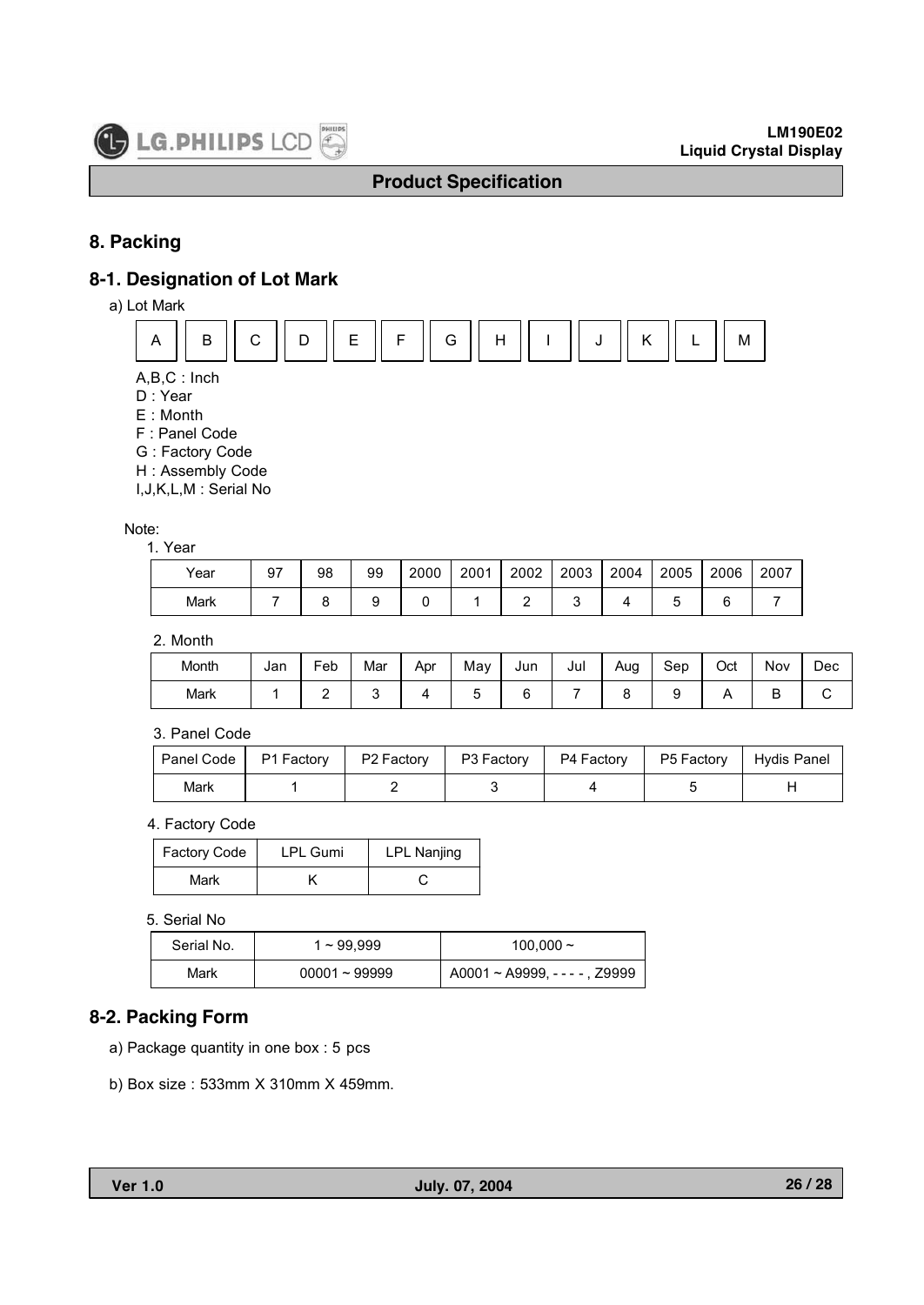

# **9. Precautions**

Please pay attention to the following when you use this TFT LCD module.

# **9-1. Mounting Precautions**

- (1) You must mount a module using holes arranged in four corners or four sides.
- (2) You should consider the mounting structure so that uneven force(ex. twisted stress) is not applied to the module.

And the case on which a module is mounted should have sufficient strength so that external force is not transmitted directly to the module.

- (3) Please attach a transparent protective plate to the surface in order to protect the polarizer. Transparent protective plate should have sufficient strength in order to the resist external force.
- (4) You should adopt radiation structure to satisfy the temperature specification.
- (5) Acetic acid type and chlorine type materials for the cover case are not describe because the former generates corrosive gas of attacking the polarizer at high temperature and the latter causes circuit break by electro-chemical reaction.
- (6) Do not touch, push or rub the exposed polarizers with glass, tweezers or anything harder than HB pencil lead. And please do not rub with dust clothes with chemical treatment. Do not touch the surface of polarizer for bare hand or greasy cloth.(Some cosmetics are determined to the polarizer.)
- (7) When the surface becomes dusty, please wipe gently with absorbent cotton or other soft materials like chamois soaks with petroleum benzene. Normal-hexane is recommended for cleaning the adhesives used to attach front / rear polarizers. Do not use acetone, toluene and alcohol because they cause chemical damage to the polarizer.
- (8) Wipe off saliva or water drops as soon as possible. Their long time contact with polarizer causes deformations and color fading.
- (9) Do not open the case because inside circuits do not have sufficient strength.

# **9-2. Operating Precautions**

- (1) The spike noise causes the mis-operation of circuits. It should be lower than following voltage :  $V=\pm 200$ mV(Over and under shoot voltage)
- (2) Response time depends on the temperature.(In lower temperature, it becomes longer.)
- (3) Brightness depends on the temperature. (In lower temperature, it becomes lower.) And in lower temperature, response time(required time that brightness is stable after turned on) becomes longer.
- (4) Be careful for condensation at sudden temperature change. Condensation makes damage to polarizer or electrical contacted parts. And after fading condensation, smear or spot will occur.
- (5) When fixed patterns are displayed for a long time, remnant image is likely to occur.
- (6) Module has high frequency circuits. Sufficient suppression to the electromagnetic interference shall be done by system manufacturers. Grounding and shielding methods may be important to minimized the interference.
- (7) Please do not give any mechanical and/or acoustical impact to LCM. Otherwise, LCM can not be operated its full characteristics perfectly.
- (8) A screw which is fastened up the steels should be a machine screw (if not, it causes metal foreign material and deal LCM a fatal blow)
- (9) Please do not set LCD on its edge.